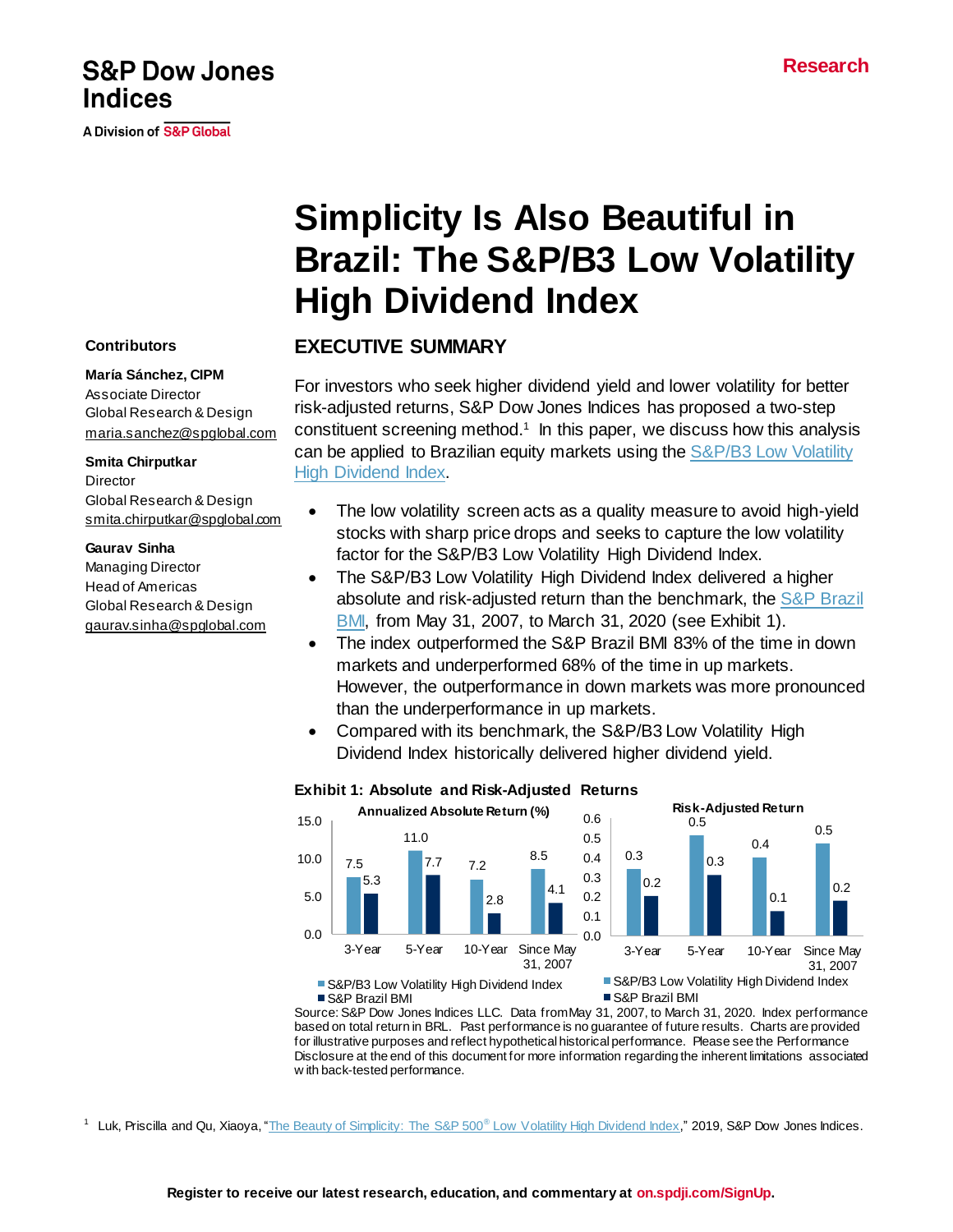*In this paper, we examine the potential advantage of adding a low volatility screen to a high-dividend-yield portfolio in the Brazilian market…*

*…and compare the S&P/B3 Low Volatility High Dividend Index to two other dividend indices.*

*Historically in Brazil, the percent of dividend payers has ranged 71%-92%, making it a favorable environment for dividend-focused strategies.*

# **1. INTRODUCTION**

Almost one year after launching the S&P/B3 Low Volatility High Dividend Index, we examine the potential advantage of incorporating a low volatility screen into a high-dividend-yield portfolio. We also compare the S&P/B3 Low Volatility High Dividend Index to other S&P Dividend Indices in the Brazilian equity market across various aspects such as sector composition, dividend yield, and historical return, among others.

Historically, the percentage of dividend payers in Brazil has ranged between 71% and 92%, <sup>2</sup> making it a favorable environment for implementing dividend-focused strategies. In Brazil, S&P Dow Jones Indices has three different dividend-focused strategies, using different constructions and targeting different objectives:

- The [S&P Dividend Aristocrats](https://www.spglobal.com/spdji/en/indices/strategy/sp-dividend-aristocrats-brasil-index/#overview)® Brasil Index is designed to measure the performance of 30 stocks in the S&P Brazil BMI that maintain increasing or stable dividends.
- The [S&P Brazil Dividend Opportunities](https://www.spglobal.com/spdji/en/indices/strategy/sp-brazil-dividend-opportunities/#overview) is designed to measure the performance of 40 of the highest-yielding stocks in the S&P Brazil BMI that demonstrate profitability.
- The [S&P/B3 Low Volatility High Dividend Index](https://www.spglobal.com/spdji/en/indices/strategy/sp-b3-low-volatility-high-dividend-index/#overview) is designed to measure the performance of the least-volatile stocks among a specified group of high-dividend-yielding constituents of the S&P Brazil BMI that trade on the B3.

The highest-yielding stocks in high-yield strategies often come with greater portfolio volatility, <sup>3</sup> and Brazil is no exception. Therefore, an income strategy may require some form of volatility management for portfolio construction.

<sup>3</sup> Luk, Priscila and Qu, Xiaoya, Ibid.

**RESEARCH | Factors** 2

<sup>&</sup>lt;sup>2</sup> Source: S&P Dow Jones Indices LLC. Data for the S&P Brazil BMI from Dec. 31, 2007, to March 31, 2020.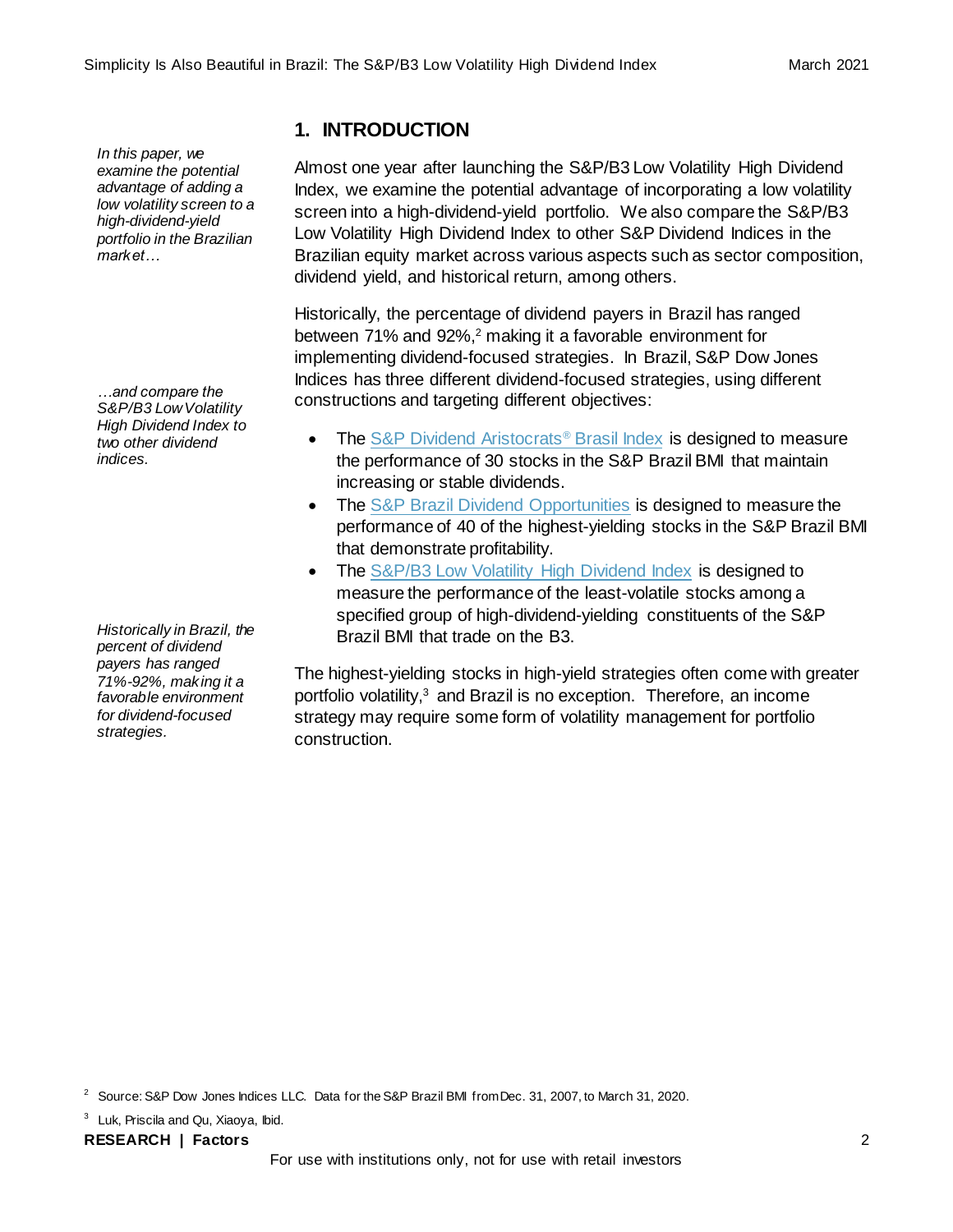**2. LOW VOLATILITY MEETS HIGH DIVIDEND YIELD IN THE S&P/B3 LOW VOLATILITY HIGH DIVIDEND INDEX**

# **2.1 Performance of Dividend-Paying Stocks with Different Dividend Yields and Volatilities**

Low volatility high-dividend strategies aim to provide yield at a low-risk level compared with the benchmark. In this section, we review the characteristics of dividend-paying stocks in Brazil based on yield and based on volatility. The second section of the analysis focuses on the breakdown of high-yielding stocks based on volatility.

To review the characteristics of dividend-paying stocks in Brazil based on yield, we separated dividend payers from the S&P Brazil BMI universe into hypothetical quintile portfolios based on yield. Securities in each quintile were equal weighted and held for 12 months. Hypothetical portfolios were rebalanced annually on the last business day of January, assuming the last business day of December as a reference date. Our results showed that the securities in the first quintile (Q1 HY), the quintile with the highestdividend-yielding stocks, had the highest average 12-month returns; the average volatilities of Q2 HY and Q3 HY were higher compared with lower quintiles such as Q4 HY. The outperformance of Q1 HY compared with the other four quintiles remained intact when adjusted for risk (see Exhibit 2).

To further examine the performance of dividend-paying stocks with different volatilities, we divided the dividend payers into five hypothetical volatilitysorted portfolios maintaining the same rebalance schedule and equally weighted. Volatility is based on the dividend-paying stocks' historical 252 day daily return volatility. The first quintile (Q1 LV) had the lowest volatility and Q5 LV the highest. The results showed that, on a risk-adjusted basis, Q1 LV performed better than all the others (see Exhibit 3), which is consistent with the well-documented low volatility anomaly, whereby high volatility stocks tend to underperform low volatility stocks on a risk-adjusted basis.

*Low volatility highdividend strategies aim to provide yield at a low-risk level compared with the benchmark.*

*We reviewed the characteristics of dividend-paying stocks in Brazil based on yield and based on volatility.*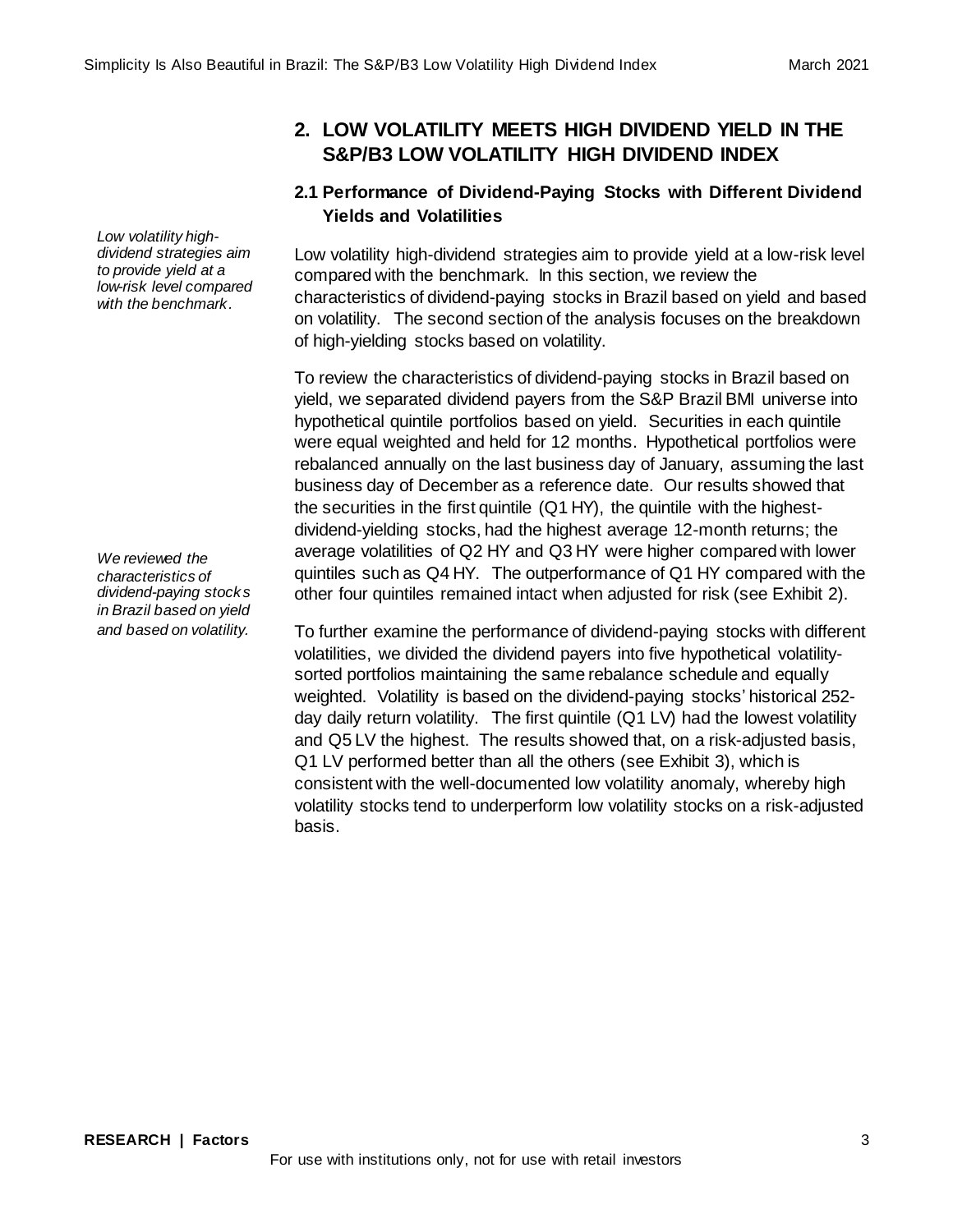#### **Exhibit 2: Average Annual Returns, Volatility, and Risk-Adjusted Return of the Dividend-Yield-Sorted Quintile Portfolios**

Average Annual Return ■ Risk-Adjusted Return - Annual Volatility  $\widehat{\otimes}$  25.0 21.0 1.4 Average Annual Return (%) Risk-Adjusted Return Risk-Adjusted Return 1.2  $20.5<sup>2</sup>$ Annual Volatility (%) Average Annual Return 20.0 1.0 15.0 20.0 0.8 0.6 10.0 19.5 0.4 5.0 19.0 0.2 0.0 0.0 18.5 Q4 HY Q1 HY Q2 HY Q3 HY Q5 HY Q1 HY Q2 HY Q3 HY Q4 HY Q5 HY All portfolios are hypothetical.

Source: S&P Dow Jones Indices LLC. Data from March 31, 2008, to March 31, 2020. Index performance based on total return in BRL. Past performance is no guarantee of future results. Charts are provided for illustrative purposes and reflect hypothetical historical performance. Please see the Performance Disclosure at the end of this document for more information regarding the inherent limitations associated w ith back-tested performance.





Source: S&P Dow Jones Indices LLC. Data from March 31, 2008, to March 31, 2020. Index performance based on total return in BRL. Past performance is no guarantee of future results. Charts are provided for illustrative purposes and reflect hypothetical historical performance. Please see the Performance Disclosure at the end of this document for more information regarding the inherent limitations associated w ith back-tested performance.

For the second part of the analysis, there were not sufficient stocks in Q1 HY to be broken down into volatility quintiles. We used tertiles to take a closer look at the breakdown of high-yield stocks based on volatility to link the analysis to the S&P/B3 Low Volatility High Dividend Index. Dividendpaying stocks from the S&P Brazil BMI were broken into hypothetical tertile portfolios based on yield; the highest-yielding tertile portfolio is denoted T1 HY. Then, to review the high-dividend-yielding stocks with different volatilities, we divided T1 HY into three hypothetical, volatility-sorted tertile subportfolios and measured their returns (T1HY-T1LV, T1HY-T2LV, and T1HY-T3LV).

Results for the securities in the first tertile (T1 HY) were aligned with the results of Exhibit 2. The highest-dividend-yielding stocks had the highest

*Separating Brazilian dividend payers into hypothetical quintiles based on yield, we found that Q1 HY had the highest average 12 month returns.* 

*After dividing them into volatility-sorted quintiles, Q1 LV outperformed the other portfolios on a risk adjusted basis.*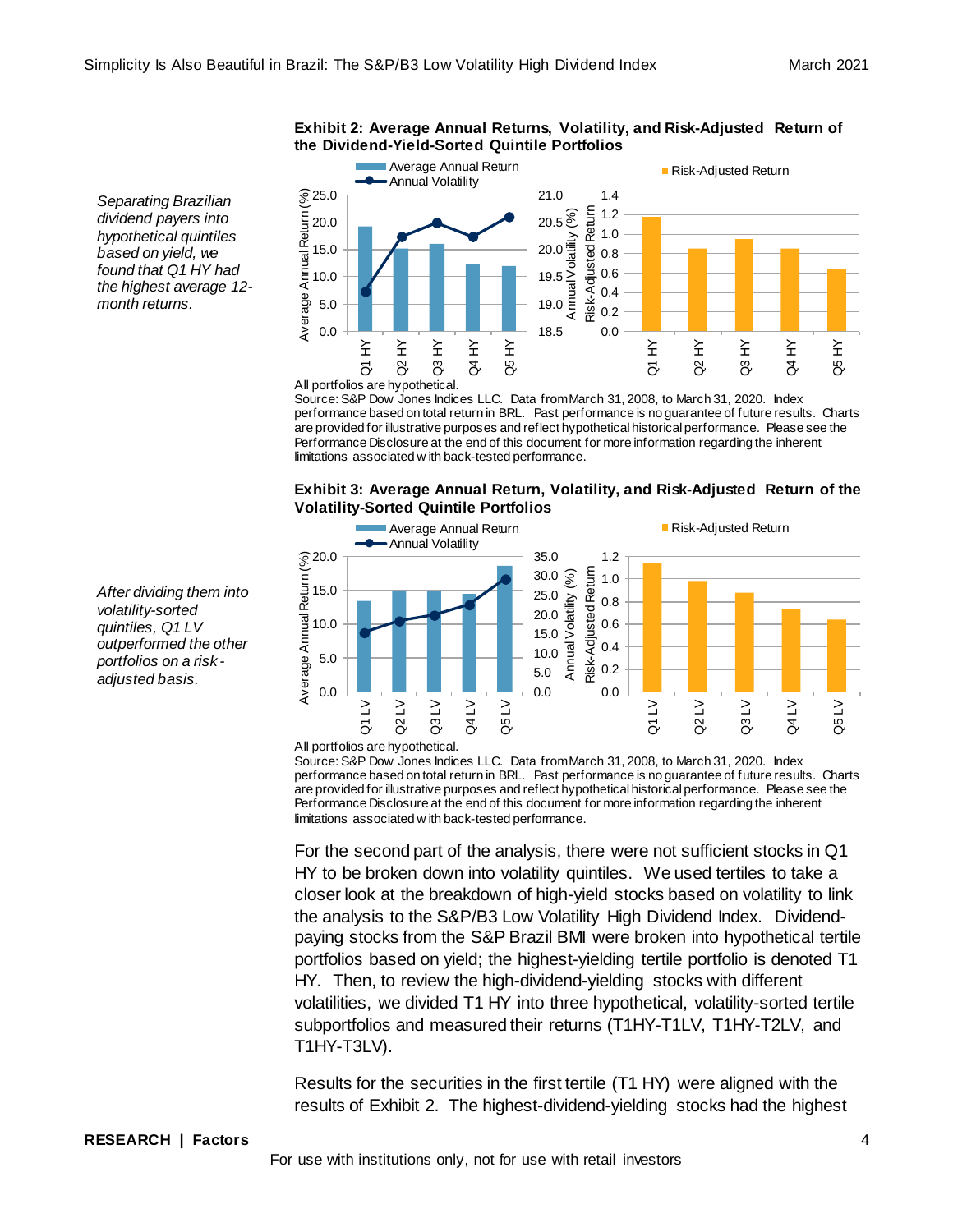average 12-month holding period return and risk-adjusted return (see Exhibit 4). The volatility-sorted tertile subportfolios showed that portfolios with historically high volatility (T1HY-T2LV and T1HY-T3LV) had more volatile returns on average.

The higher volatility, high-yield subportfolios (T1HY-T2LV and T1HY-T3LV) underperformed the lower volatility, high-yield subportfolio (T1HY-T1LV) on a risk-adjusted basis (see Exhibit 5). This result is again consistent with the low volatility anomaly and implies that simply excluding high volatility stocks from a high-dividend-yield portfolio may improve portfolio return on a riskadjusted basis.

# **Exhibit 4: Average Annual Return, Volatility, and Risk-Adjusted Return of the High-Yield Sorted by Dividend Yield Tertile Subportfolios**



Source: S&P Dow Jones Indices LLC. Data from March 31, 2008, to March 31, 2020. Index performance based on total return in BRL. Past performance is no guarantee of future results. Charts are provided for illustrative purposes and reflect hypothetical historical performance. Please see the Performance Disclosure at the end of this document for more information regarding the inherent limitations associated w ith back-tested performance.

#### **Exhibit 5: Average Annual Return, Volatility, and Risk-Adjusted Return of the High-Yield Sorted by Volatility Tertile Subportfolios**



All portfolios are hypothetical. Source: S&P Dow Jones Indices LLC. Data from March 31, 2008, to March 31, 2020. Index performance based on total return in BRL. Past performance is no guarantee of future results. Charts are provided for illustrative purposes and reflect hypothetical historical performance. Please see the Performance Disclosure at the end of this document for more information regarding the inherent limitations associated w ith back-tested performance.

*Dividing the T1 HY portfolio into tertile subportfolios based on dividend yield, the highest-dividend-yield subportfolio had the highest returns.* 

*When sorting them based on volatility, the lowest volatility highyield subportfolio outperformed on a risk adjusted basis.*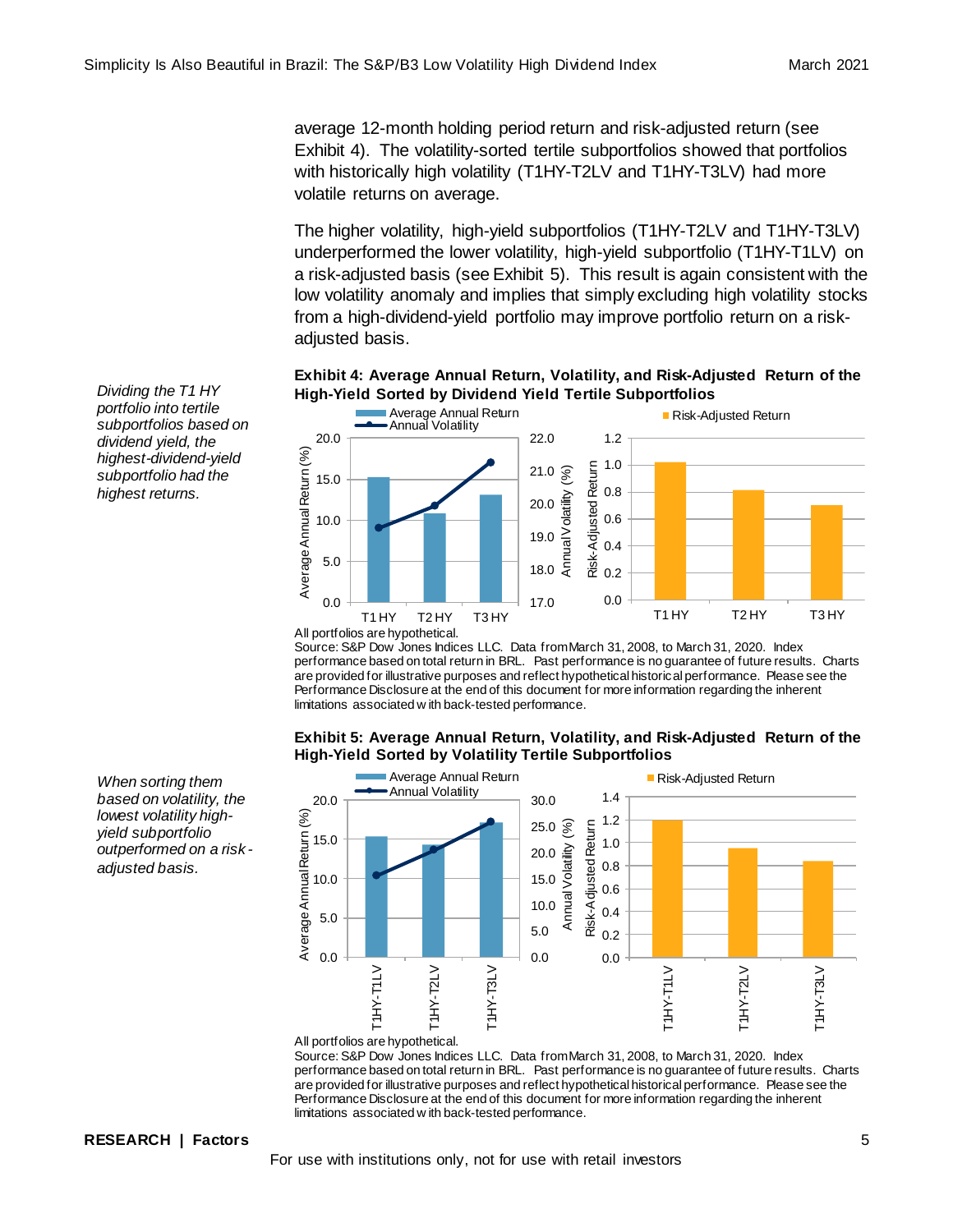# **2.2 Adapting a Low Volatility Strategy to a High-Dividend-Yielding Portfolio**

The S&P/B3 Low Volatility High Dividend Index excludes high volatility stocks from a high-dividend-yield portfolio, rather than using fundamental measures like company earnings or dividend growth to filter high-dividend stocks. The index selects its members based on two simple screens volatility and dividend yield.

To demonstrate possible benefits of our approach, we created three hypothetical portfolios based on the dividend payers of the S&P Brazil BMI and measured their historical returns from May 31, 2007, to March 31, 2020.

- 1. High-Yield Portfolio: The top 50% of stocks with the highest dividend yield of the dividend payers in the S&P Brazil BMI eligible universe.
- 2. Low Volatility High-Yield Portfolio: The top 50% of stocks with the lowest volatility selected from the high-yield portfolio (target strategy).
- 3. High Volatility High-Yield Portfolio: The top 50% of stocks with the highest volatility selected from the high-yield portfolio (complement of the target portfolio).

All portfolios were rebalanced in January and all portfolio members were equally weighted.

Taking the high-yield portfolio as a reference, one can notice that the leastvolatile stocks had better risk-adjusted returns for all periods as of March 31, 2020; while the most-volatile stocks had the worst risk-adjusted returns for all periods.

*The S&P/B3 Low Volatility High Dividend Index selects its members based on two simple screens volatility and dividend yield.*

*We created three hypothetical portfolios: the high-yield portfolio, low volatility high-yield portfolio, and high volatility high-yield portfolio.*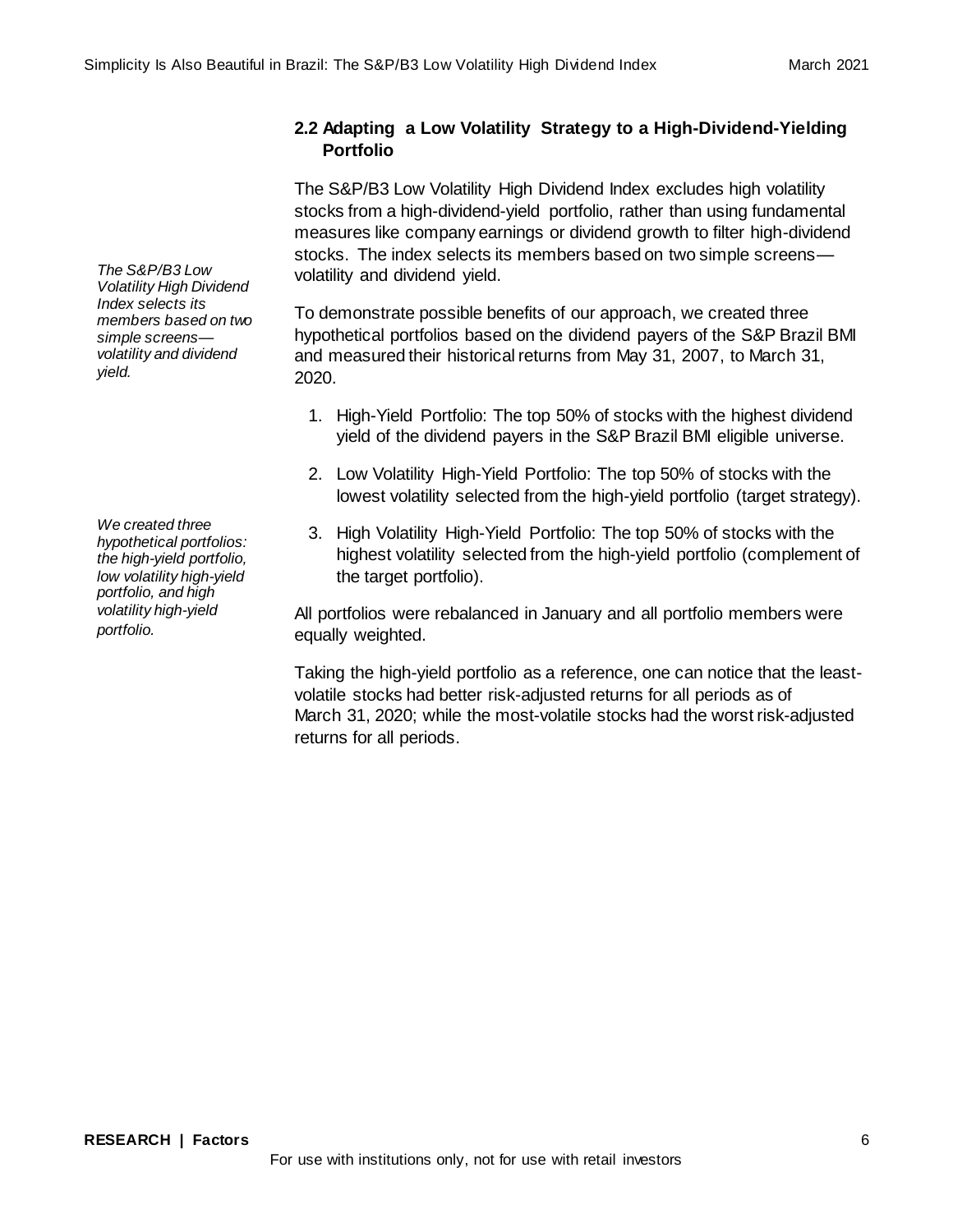**PERIOD HIGH-YIELD**

**HIGH-VOLATILITY HIGH-YIELD PORTFOLIO**

*Taking the high-yield portfolio as a reference, one can notice that the least-volatile stocks had better risk -adjusted returns for all periods…*

*…while the mostvolatile stocks had the worst risk -adjusted returns for all periods.*

*This strategy has presented some sector bias compared with the benchmark…*

*…as certain sectors have more highdividend-paying stocks than others.* 

|                                  |       | טובע וויט ו | טובט ו ויוט ו |
|----------------------------------|-------|-------------|---------------|
| <b>ANNUALIZED RETURN (%)</b>     |       |             |               |
| 3-Year                           | 8.92  | 12.81       | 4.74          |
| 5-Year                           | 15.96 | 14.96       | 15.27         |
| 10-Year                          | 9.77  | 11.58       | 6.94          |
| Since May 31, 2007               | 12.70 | 13.64       | 10.79         |
| <b>ANNUALIZED VOLATILITY (%)</b> |       |             |               |
| 3-Year                           | 24.05 | 20.78       | 28.41         |
| 5-Year                           | 25.93 | 20.34       | 32.26         |
| 10-Year                          | 20.80 | 16.94       | 25.69         |
| Since May 31, 2007               | 21.94 | 18.54       | 26.51         |
| <b>RETURN/RISK</b>               |       |             |               |
| 3-Year                           | 0.37  | 0.62        | 0.17          |
| 5-Year                           | 0.62  | 0.74        | 0.47          |
| 10-Year                          | 0.47  | 0.68        | 0.27          |

**Exhibit 4: Risk/Return Summary of the Hypothetical High-Dividend Portfolios**

**LOW-VOLATILITY HIGH-YIELD PORTFOLIO**

**PORTFOLIO**

All portfolios are hypothetical.

**MONTHLY DRAWDOWN**

Source: S&P Dow Jones Indices LLC. Data as of March 31, 2020. Index performance based on total return in BRL. Past performance is no guarantee of future results. Table is provided for illustrative purposes and reflects hypothetical historical performance. Please see the Performance Disclosure at the end of this document for more information regarding the inherent limitations associated w ith backtested performance.

Since May 31, 2007 0.58 0.58 0.74 0.41 0.41

Maximum Draw down (%) -41 - 37 -51 -51 Peak Date May 30, 2008 May 30, 2008 Jan. 31, 2013

# **3. PERFORMANCE CHARACTERISTICS OF THE S&P/B3 LOW VOLATILITY HIGH DIVIDEND INDEX**

The S&P/B3 Low Volatility High Dividend Index seeks to measure the performance of the 60% least-volatile stocks among the top 50% of highdividend-yielding constituents from the S&P Brazil BMI, subject to diversification and tradability requirements. Index constituents are weighted by dividend yield.

# **3.1 Sector Exposure**

This strategy has presented some sector bias compared with the benchmark, as there are certain sectors with more high-dividend-paying stocks than other sectors. As of March 31, 2020, the S&P/B3 Low Volatility High Dividend Index had higher concentrations in the Utilities and Communication Services sectors in terms of absolute weight and relative to the S&P Brazil BMI, since companies from these sectors have historically paid higher dividends. In contrast, the index had much lower weighting in the Consumer Staples, Energy, and Industrials sectors than the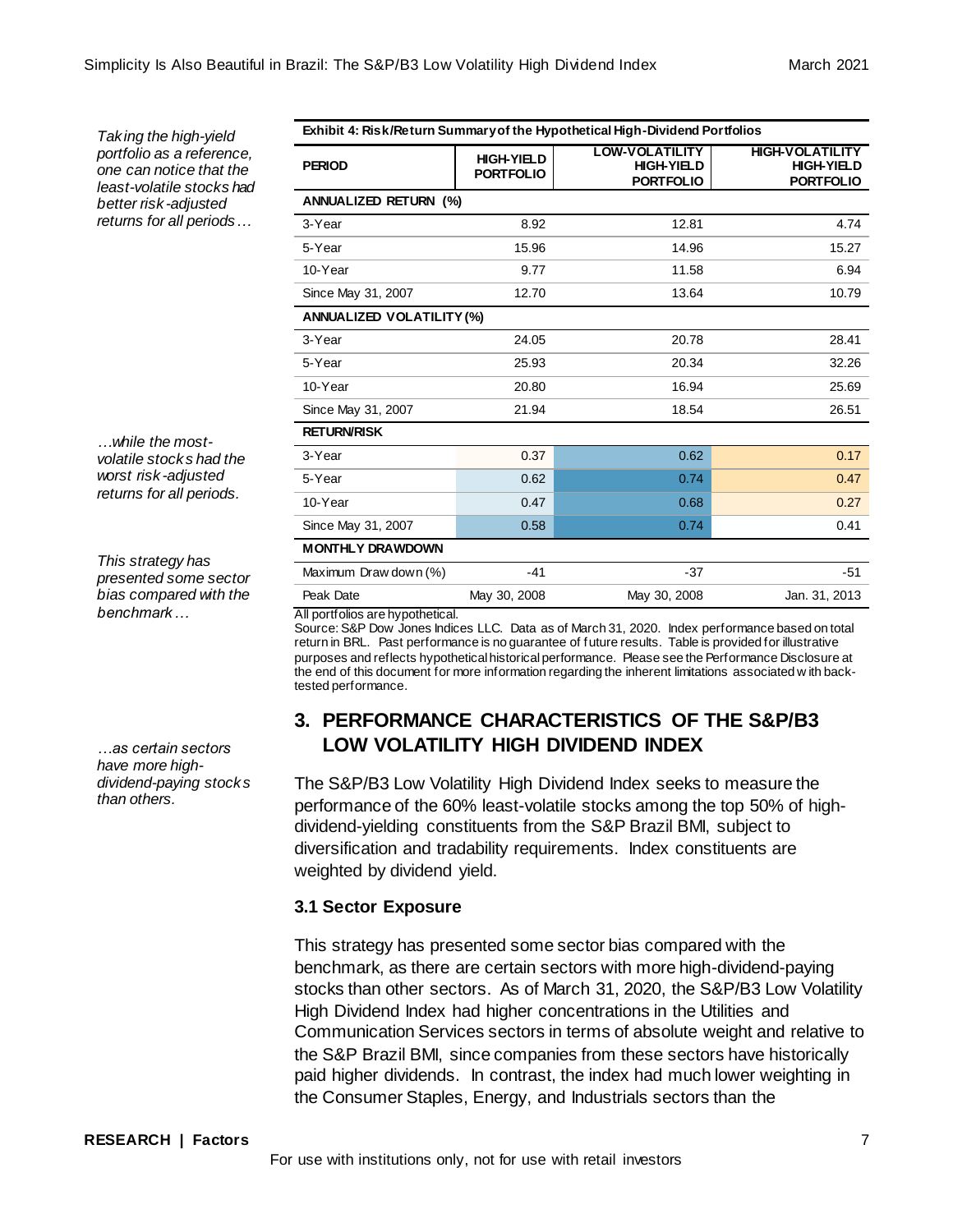benchmark. The index did not have any allocations to the Information Technology sector as of March 31, 2020. We noted that the benchmark had only five Information Technology stocks at the time of the December 2019 rebalance and two of them did not pay any dividends, two others paid significantly small dividends, and the fifth was highly volatile (see Exhibit 7).

# **Exhibit 7: Sector Weights**

Weight (%)



*As of March 2020, the low volatility highdividend index had higher concentrations in Utilities and Communication Services…*

*…and lower concentrations in Consumer Staples, Energy, and Industrials.* 

*The sector allocation of the index has changed more dynamically than that of a typical highdividend-yield strategy in Brazil due to its low volatility screen.*

Source: S&P Dow Jones Indices LLC. Data as of March 2020. Past performance is no guarantee of future results. Chart is provided for illustrative purposes.

The sector allocation of the index has changed more dynamically than that of a typical high-dividend-yield strategy in Brazil due to its low volatility screen. The weighting of the Financials sector was reduced significantly during the global financial crisis in 2008-2009, as these were times when Financials stocks experienced high volatility and severe price drops. At the same time, not surprisingly, exposure to the Utilities sector increased significantly, as Utilities stocks have traditionally paid dividends and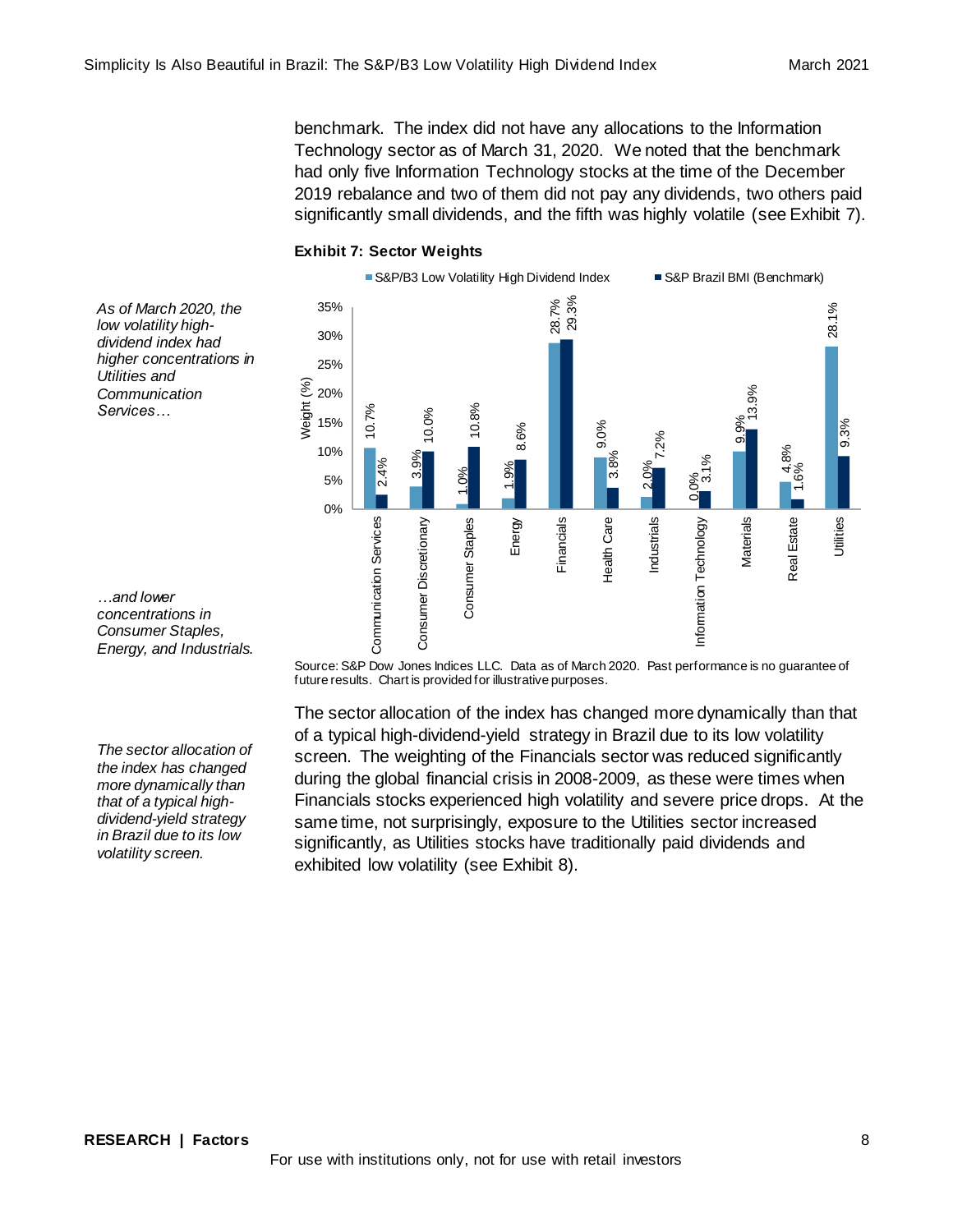performance.



#### **Exhibit 8: Historical Sector Weights of the S&P/B3 Low Volatility High Dividend Index**

**3.2 Dividend Yield and Daily Rolling Volatility**

The S&P/B3 Low Volatility High Dividend Index has historically offered a high dividend yield. From December 2007 to December 2019, the index had a long-term median dividend yield of 5.4% and stayed above 3.8% higher than the S&P Brazil BMI, which had a long-term median dividend yield of 3.0% and a maximum yield of 4.3% during the same period. The dividend yield gap between the two indices ranged from 1.4% to 4.0%, with a median value of 2.0% (see Exhibit 9). Moreover, the S&P/B3 Low Volatility High Dividend Index consistently delivered lower volatility<sup>4</sup> compared with its benchmark.

 $^4$  In this case, volatility is measured as the standard deviation of the daily total returns in Brazilian reals over the past 252 days.

*…as these were times when Financials stocks experienced high volatility and severe price drops.*

*The weighting of the Financials sector was reduced significantly during the global financial crisis in 2008-*

*2009…*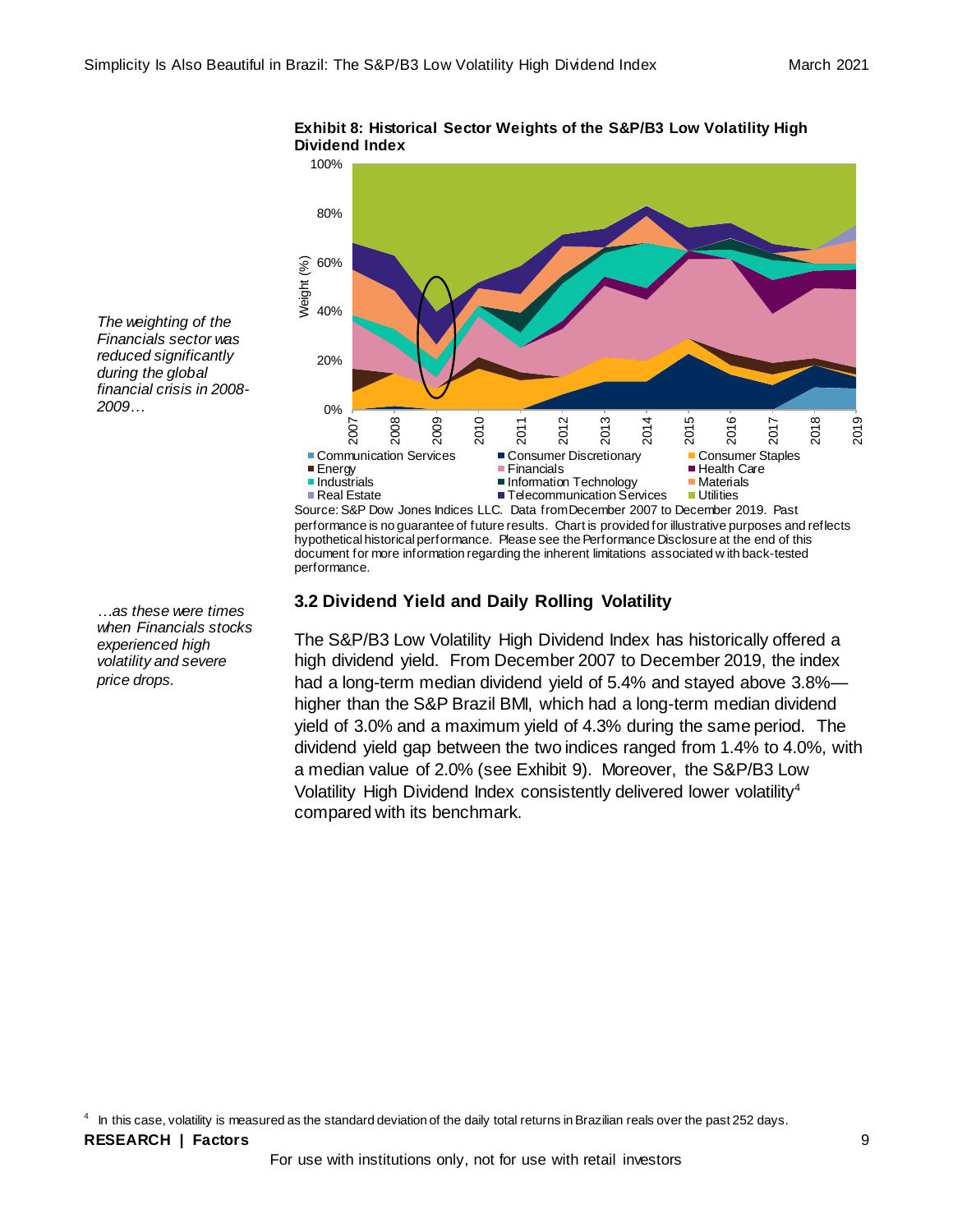*The S&P/B3 Low Volatility High Dividend Index has historically offered a high dividend yield compared with its benchmark…*

*…with a long-term median dividend yield of 5.4%, while the S&P Brazil BMI averaged 3.0%.* 

*The dividend yield gap between the two indices ranged from 1.4% to 4.0%, with a median value of 2.0%.*

**Exhibit 9: Historical Dividend Yield and 252-Day Daily Volatility of the S&P Brazil BMI and S&P/B3 Low Volatility High Dividend Index**



Source: S&P Dow Jones Indices LLC. Data from December 2007 to December 2019. Past performance is no guarantee of future results. Chart is provided for illustrative purposes and reflects hypothetical historical performance. Please see the Performance Disclosure at the end of this document for more information regarding the inherent limitations associated w ith back-tested performance.

# **3.3 Performance History**

Based on total return performance from May 31, 2007, to March 31, 2020, the S&P/B3 Low Volatility High Dividend Index outperformed the S&P Brazil BMI by 3.5% annually, with an 18.3% volatility reduction and smaller maximum drawdown in the total return. The index delivered a higher riskadjusted return than the S&P Brazil BMI for the entire reviewed period. Even based on price returns excluding the compounding effect of dividend income, the S&P/B3 Low Volatility High Dividend Index delivered slightly better risk-adjusted returns than the S&P Brazil BMI for the entire period studied, with lower volatility and reduced maximum drawdown (see Exhibit 10).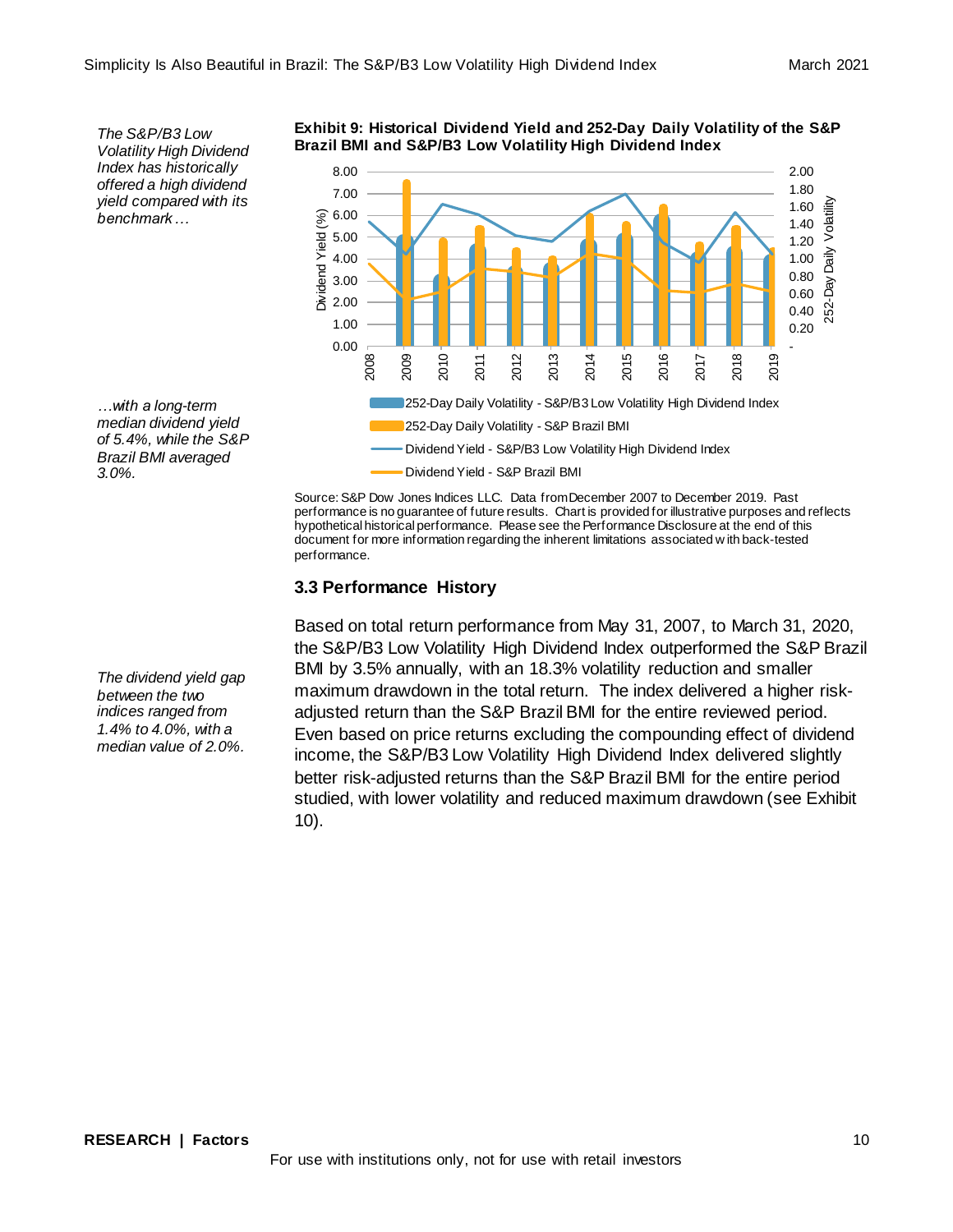| Exhibit 10: Return/Risk Summary of the S&P Brazil BMI and S&P/B3 Low Volatility High |  |
|--------------------------------------------------------------------------------------|--|
| <b>Dividend Index</b>                                                                |  |

|                                    | <b>PRICE RETURN</b>                                           |                              | <b>TOTAL RETURN</b>                                           |                              |
|------------------------------------|---------------------------------------------------------------|------------------------------|---------------------------------------------------------------|------------------------------|
| <b>PERIOD</b>                      | S&P/B3 LOW<br><b>VOLATILITY HIGH</b><br><b>DIVIDEND INDEX</b> | <b>S&amp;P BRAZIL</b><br>BMI | S&P/B3 LOW<br><b>VOLATILITY HIGH</b><br><b>DIVIDEND INDEX</b> | <b>S&amp;P BRAZIL</b><br>BMI |
| <b>ANNUALIZED RETURN (%)</b>       |                                                               |                              |                                                               |                              |
| 3-Year                             | 2.0                                                           | 2.6                          | 7.5                                                           | 5.3                          |
| 5-Year                             | 5.2                                                           | 5.1                          | 11.0                                                          | 7.7                          |
| 10-Year                            | 1.5                                                           | 0.3                          | 7.2                                                           | 2.8                          |
| Since May 31, 2007                 | 2.9                                                           | 1.7                          | 8.5                                                           | 4.1                          |
| <b>ANNUALIZED VOLATILITY (%)</b>   |                                                               |                              |                                                               |                              |
| 3-Year                             | 22.1                                                          | 24.6                         | 22.0                                                          | 26.0                         |
| 5-Year                             | 21.6                                                          | 24.0                         | 21.5                                                          | 24.8                         |
| 10-Year                            | 18.1                                                          | 20.6                         | 18.1                                                          | 21.4                         |
| Since May 31, 2007                 | 18.2                                                          | 22.3                         | 18.3                                                          | 22.9                         |
| <b>RETURN/RISK</b>                 |                                                               |                              |                                                               |                              |
| 3-Year                             | 0.1                                                           | 0.1                          | 0.3                                                           | 0.2                          |
| 5-Year                             | 0.2                                                           | 0.2                          | 0.5                                                           | 0.3                          |
| 10-Year                            | 0.1                                                           | 0.0                          | 0.4                                                           | 0.1                          |
| Since May 31, 2007                 | 0.2                                                           | 0.1                          | 0.5                                                           | 0.2                          |
| <b>MONTHLY DRAWDOWN</b>            |                                                               |                              |                                                               |                              |
| Maximum<br>Draw down $(\%)$        | $-37$                                                         | $-50$                        | $-27$                                                         | $-50$                        |
| Peak Date                          | April 30, 2012                                                | May 30, 2008                 | May 30, 2008                                                  | May 30, 2008                 |
| Second-Largest<br>Draw down $(\%)$ | $-28$                                                         | $-16$                        | $-25$                                                         | $-15$                        |
| Peak Date                          | May 30, 2008                                                  | April 30, 2018               | Aug. 29, 2014                                                 | April 30, 2018               |

Source: S&P Dow Jones Indices LLC. Data from May 31, 2007, to March 31, 2020. Index performance based on total return in BRL. Past performance is no guarantee of future results. Table is provided for illustrative purposes and reflects hypothetical historical. Please see the Performance Disclosure at the end of this document for more information regarding the inherent limitations associated w ith back-tested performance.

As the S&P/B3 Low Volatility High Dividend Index has had less-volatile performance than the S&P Brazil BMI, it is expected to provide a level of downside reduction during bear markets at the cost of underperforming in bull markets. Based on monthly total returns starting in May 2007, the strategy outperformed the S&P Brazil BMI 76% of the time during down markets, but it underperformed 70% of the time during up markets. As the level of underperformance during up markets (1.6%) was much less than the level of outperformance during down markets (2.3%), the strategy outperformed its benchmark over the long term (see Exhibit 11).

**Exhibit 11: Capture Ratios and Average Monthly Return of the S&P Brazil BMI and S&P/B3 Low Volatility High Dividend Index**

| <b>PERIOD</b> | NUMBER OF MONTHS | <b>AVERAGE MONTHLY</b><br><b>EXCESS RETURN (%)</b> | <b>OUTPERFORM ANCE</b><br><b>RATE (%)</b> |
|---------------|------------------|----------------------------------------------------|-------------------------------------------|
| Up Months     | 83               | $-1.55$                                            | 30                                        |
| Down Months   | 72               | 2.27                                               | 76                                        |
| All Periods   | 155              | 0.23                                               | 52                                        |

Source: S&P Dow Jones Indices LLC. Data from May 31, 2007, to March 31, 2020. Index performance based on total return in BRL. Past performance is no guarantee of future results. Table is provided for illustrative purposes and reflects hypothetical historical. Please see the Performance Disclosure at the end of this document for more information regarding the inherent limitations associated w ith back-tested performance.

#### *Historically, the S&P/B3 Low Volatility High Dividend Index outperformed the S&P Brazil BMI by 3.5% annually…*

*…with an 18.3% volatility reduction and smaller maximum drawdown in the total return.*

*As the index is less volatile than its benchmark, it has provided downside reduction in bear markets but underperformed in bull markets.*

#### **RESEARCH | Factors** 11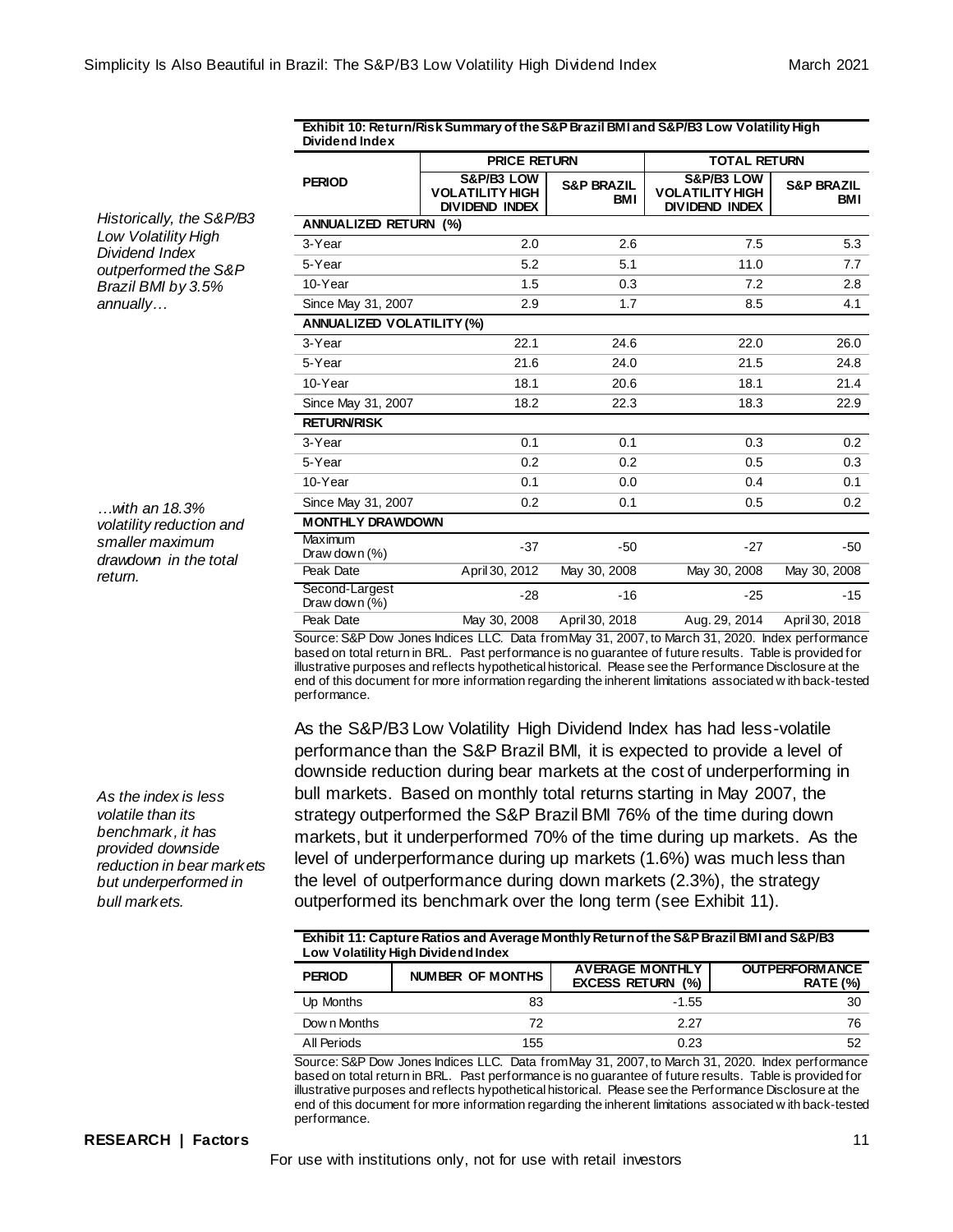*Quality measures can help market participants interested in dividend strategies to avoid dividend-yield traps.*

*The three indices are high-yield oriented and the main difference is in the eligibility criteria and member selection.*

**4. COMPARISON WITH OTHER S&P DIVIDEND INDICES IN BRAZIL**

In this section, we compare the S&P/B3 Low Volatility High Dividend Index to other S&P Dividend Indices focused on Brazil.

# **4.1 Index Objectives and Stock-Selection Mechanisms**

Besides screening for high-dividend-yielding stocks, quality measures can help market participants interested in dividend strategies to avoid dividendyield traps. Historical dividend policy, dividend growth, dividend payout ratios, and other fundamental ratios that measure companies' earnings and financial strengths are commonly employed in dividend strategies.

In Brazil, S&P Dow Jones Indices has three different dividend-focused strategies.

- 1. The **S&P Dividend Aristocrats Brasil Index** is designed to measure the performance of 30 stocks in the S&P Brazil BMI that maintain increasing or stable dividends.
- 2. The **S&P Brazil Dividend Opportunities** is designed to measure the performance of 40 of the highest-yielding stocks in the S&P Brazil BMI that demonstrate profitability.
- 3. The **S&P/B3 Low Volatility High Dividend Index** is designed to measure the performance of the least-volatile stocks among a specified group of high-dividend-yielding constituents of the S&P Brazil BMI that trade on the B3.

The three strategies are high-yield oriented, which means that constituents' weights are determined by their 12-month dividend yield, subject to concentration constraints. The main difference between them is in the eligibility criteria and the member selection (see Exhibit 12).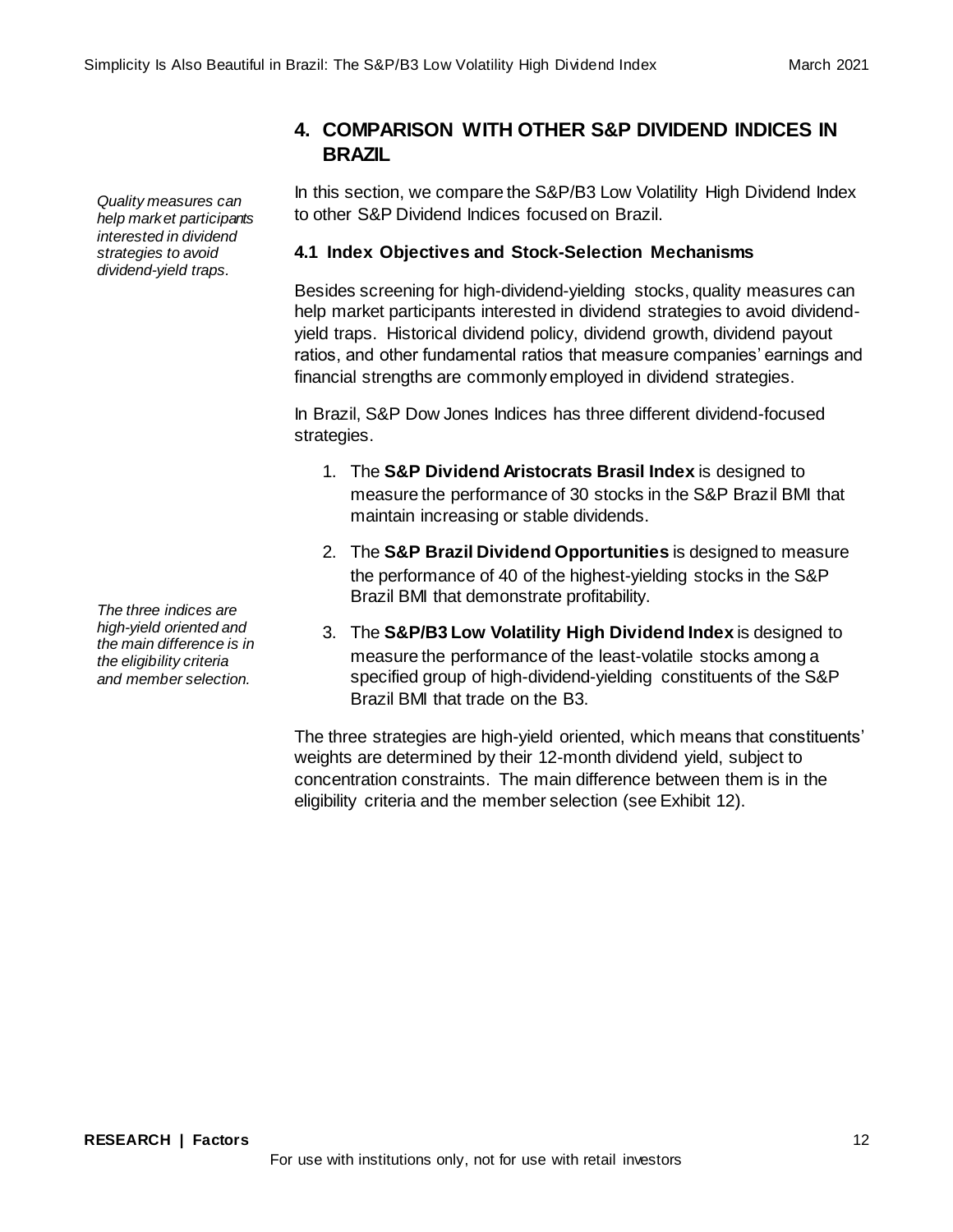*Due to differences in their stock -selection criteria and member weighting methods, the S&P Dividend Indices offer different ranges of dividend yields.*

*The S&P Brazil Dividend Opportunities and S&P Dividend Aristocrats Brasil Index had dividend yields of 6.52% and 6.41%, respectively…*

| Exhibit 12: Methodology Comparison between S&P Dividend Indices – Eligibility and Selection |                                                                                                                                                                  |                                                                                                                                                                                   |                                                                                                                                                                                        |
|---------------------------------------------------------------------------------------------|------------------------------------------------------------------------------------------------------------------------------------------------------------------|-----------------------------------------------------------------------------------------------------------------------------------------------------------------------------------|----------------------------------------------------------------------------------------------------------------------------------------------------------------------------------------|
| <b>CATEGORY</b>                                                                             | <b>S&amp;P DIVIDEND</b><br><b>ARISTOCRATS BRAZIL</b><br><b>INDEX</b>                                                                                             | <b>S&amp;P BRAZIL</b><br><b>DIVIDEND</b><br><b>OPPORTUNITIES</b>                                                                                                                  | S&P/B3 LOW<br><b>VOLATILITY HIGH</b><br><b>DIVIDEND INDEX</b>                                                                                                                          |
| Eligibility<br>Criteria                                                                     | • Dividend Stability: the<br>rolling three-year moving<br>average, computed over<br>the past five years of<br>dividend payments, must<br>be stable or increasing | Profitability: earnings-<br>per-share (EPS) over<br>the latest 12-month<br>period must be<br>positive<br>Earnings Grow th:<br>three-year earnings<br>grow th must be<br>positive* | Dividend Payment:<br>stocks must have a 12-<br>month trailing dividend<br>yield                                                                                                        |
| Member<br>Selection<br>Factors                                                              | Highest-dividend-yielding<br>stocks from the S&P Brazil<br>BM                                                                                                    | Highest-dividend-<br>yielding stocks from the<br>S&P Brazil BMI                                                                                                                   | From the 50% highest-<br>dividend-yield stocks, the<br>60% w ith low est realized<br>return volatility from the<br>S&P Brazil BMI actively<br>trading on the B3 as a<br>local listing. |
| Rebalance<br>Frequency                                                                      | Annual, with secondary<br>review                                                                                                                                 | Semiannual                                                                                                                                                                        | Semiannual                                                                                                                                                                             |

\* Existing index stocks w ill only be removed from the index after failing the earnings grow th criteria for tw o consecutive rebalancing dates.

Source: S&P Dow Jones Indices LLC. Table is provided for illustrative purposes.

# **4.2 Dividend Yield and Volatility**

Due to differences in their stock-selection criteria and member weighting methods, the S&P Dividend Indices offer different ranges of dividend yields. In Brazil, the profitability criteria of the S&P Brazil Dividend Opportunities also affects the index dividend yield. As the S&P Brazil Dividend Opportunities has the strictest profitability criteria, it had a dividend yield of 6.41%. The S&P Dividend Aristocrats Brasil Index, which most strongly emphasizes consistent dividend history, had a dividend yield of 6.52% as of March 31, 2020. In contrast, the S&P/B3 Low Volatility High Dividend Index, which selects members based on a low volatility screen, offered the highest dividend yield compared with other dividend indices in Brazil. The index offered a dividend yield of 7.99% (see Exhibit 13).

![](_page_12_Figure_8.jpeg)

### **Exhibit 13: Dividend History Requirement and Yield of the Dividend Strategies in Brazil**

Source: S&P Dow Jones Indices LLC. Data as of March 31, 2020. Index performance based on total return in BRL. Past performance is no guarantee of future results. Chart is provided for illustrative purposes and reflects hypothetical historical. Please see the Performance Disclosure at the end of this document for more information regarding the inherent limitations associated w ith back-tested performance.

*…whereas the S&P/B3 Low Volatility High Dividend Index offered the highest dividend yield, at 7.99%.*

#### **RESEARCH | Factors** 13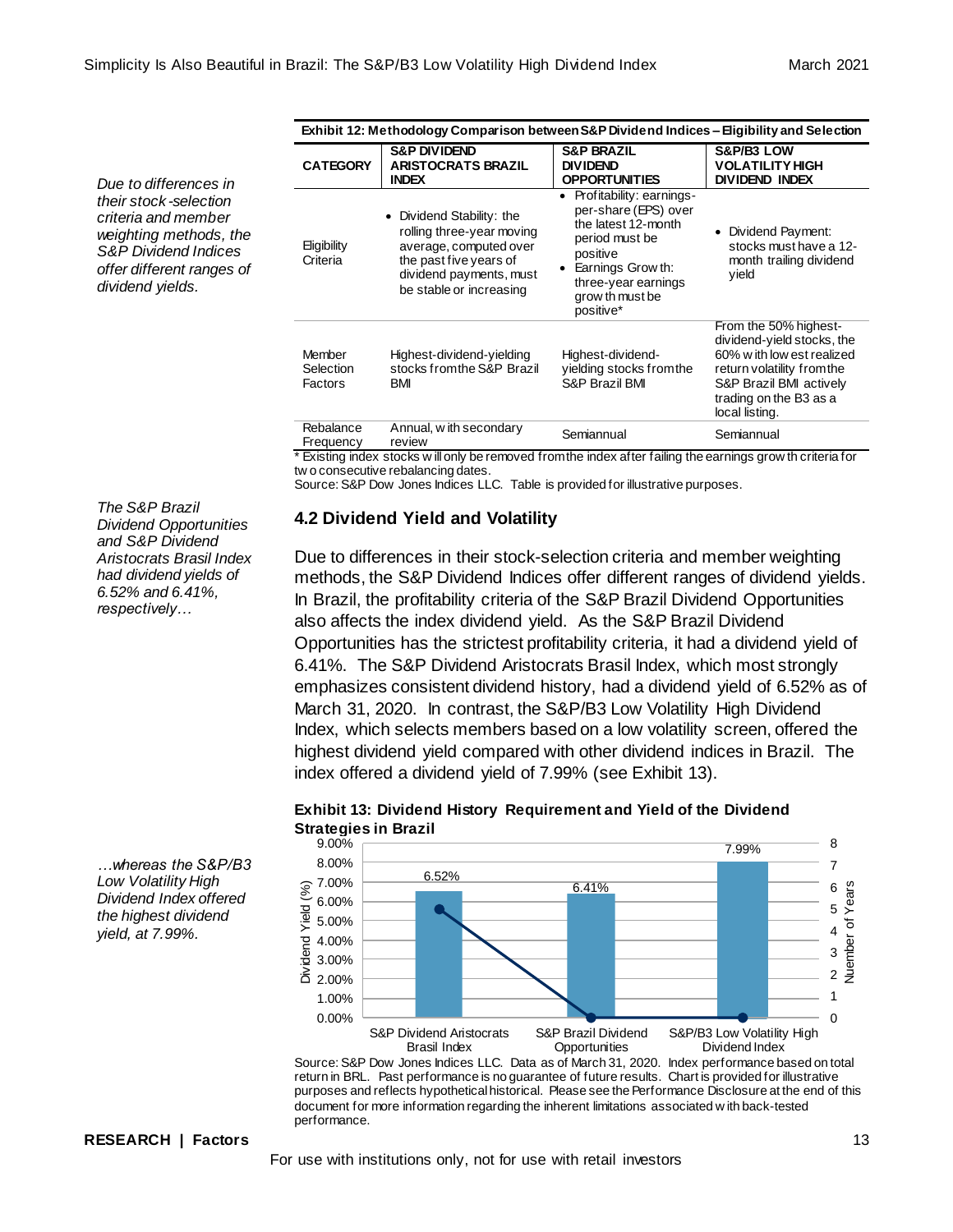The historical performance of the S&P Dividend Indices in Brazil evidences the low volatility screen's effect on the S&P/B3 Low Volatility High Dividend Index, consistently delivering the lowest volatility among other dividend strategies and the benchmark, without sacrificing dividend yield (see Exhibit 14).

**Exhibit 14: Dividend History Requirement and Dividend Yield of the Dividend strategies in Brazil**

![](_page_13_Figure_4.jpeg)

Source: S&P Dow Jones Indices LLC. Data as of March 31, 2020. Index performance based on monthly total return in BRL. Past performance is no guarantee of future results. Charts are provided for illustrative purposes and reflect hypothetical historical. Please see the Performance Disclosure at the end of this document for more information regarding the inherent limitations associated w ith back-tested performance.

# **4.3 Historical Performance**

Different index mechanics can lead to different risk/return profiles. Over the 5- and 10-year periods, the three indices were shown to add value compared with their benchmark, and the dividend yield achieved was about double that of the S&P Brazil BMI. The S&P/B3 Low Volatility High Dividend Index showed the most contained maximum drawdown over all the observed period from April 30, 2008, to March 31, 2020. Based on monthly price returns over the same period, the S&P/B3 Low Volatility High Dividend Index did not stand out as the best performer for the historical absolute or risk-adjusted returns compared with other S&P Dividend Indices in Brazil, with the exception of the five-year risk-adjusted return. However,

*Thanks to the low volatility screen, the S&P/B3 Low Volatility High Dividend Index delivered the lowest volatility…* 

![](_page_13_Figure_9.jpeg)

*Different index mechanics can lead to different risk/return profiles.*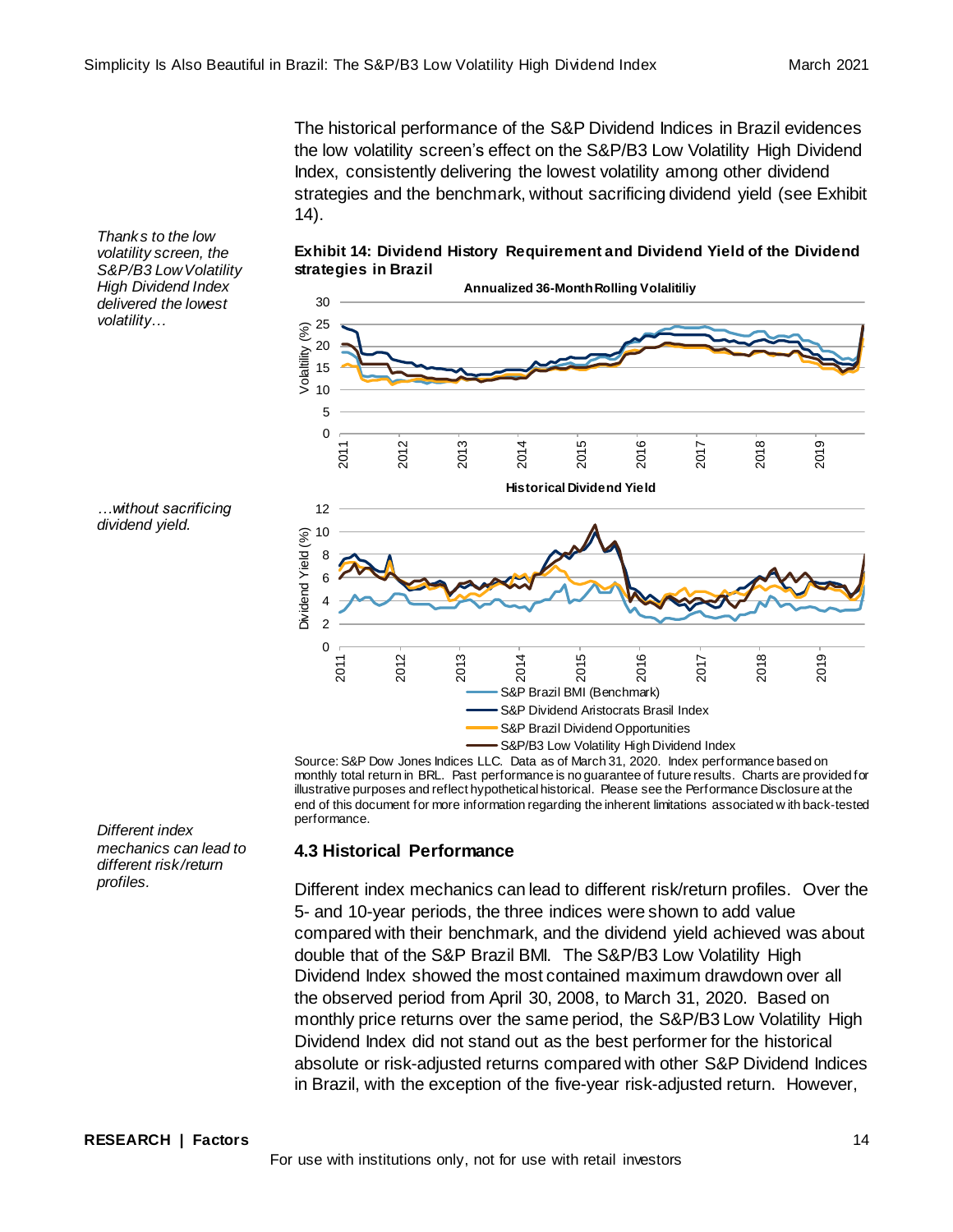this was the strategy with lowest realized volatility over all periods (see Exhibit 15).

| Exhibit 15: Risk/Return Summary of S&P Dividend Indices in Brazil<br>Before Inclusion of Dividend Reinvestment Income) |                                     |                                                                      |                                                                  |                                                               |
|------------------------------------------------------------------------------------------------------------------------|-------------------------------------|----------------------------------------------------------------------|------------------------------------------------------------------|---------------------------------------------------------------|
|                                                                                                                        | <b>BENCHMARK</b>                    | <b>DIVIDEND INDICES</b>                                              |                                                                  |                                                               |
| <b>PERIOD</b>                                                                                                          | <b>S&amp;P BRAZIL</b><br><b>BMI</b> | <b>S&amp;P DIVIDEND</b><br><b>ARISTOCRATS</b><br><b>BRASIL INDEX</b> | <b>S&amp;P BRAZIL</b><br><b>DIVIDEND</b><br><b>OPPORTUNITIES</b> | S&P/B3 LOW<br><b>VOLATILITY HIGH</b><br><b>DIVIDEND INDEX</b> |
| <b>ANNUALIZED RETURN (%)</b>                                                                                           |                                     |                                                                      |                                                                  |                                                               |
| 3-Year                                                                                                                 | 2.57                                | 3.74                                                                 | 0.25                                                             | 1.97                                                          |
| 5-Year                                                                                                                 | 5.09                                | 5.85                                                                 | 4.56                                                             | 5.18                                                          |
| 10-Year                                                                                                                | 0.25                                | 1.30                                                                 | 2.65                                                             | 1.51                                                          |
| Since April 30, 2008                                                                                                   | $-0.36$                             | 1.11                                                                 | 3.61                                                             | 2.24                                                          |
| <b>ANNUALIZED VOLATILITY (%)</b>                                                                                       |                                     |                                                                      |                                                                  |                                                               |
| 3-Year                                                                                                                 | 24.66                               | 24.37                                                                | 24.84                                                            | 22.05                                                         |
| 5-Year                                                                                                                 | 24.05                               | 25.03                                                                | 23.17                                                            | 21.60                                                         |
| 10-Year                                                                                                                | 20.66                               | 20.46                                                                | 19.43                                                            | 18.06                                                         |
| Since April 30, 2008                                                                                                   | 22.23                               | 20.88                                                                | 20.38                                                            | 18.14                                                         |
| <b>RETURN/RISK</b>                                                                                                     |                                     |                                                                      |                                                                  |                                                               |
| 3-Year                                                                                                                 | 0.10                                | 0.15                                                                 | 0.01                                                             | 0.09                                                          |
| 5-Year                                                                                                                 | 0.21                                | 0.23                                                                 | 0.20                                                             | 0.24                                                          |
| 10-Year                                                                                                                | 0.01                                | 0.06                                                                 | 0.14                                                             | 0.08                                                          |
| Since April 30, 2008                                                                                                   | $-0.02$                             | 0.05                                                                 | 0.18                                                             | 0.12                                                          |
| <b>MONTHLY DRAWDOWN</b>                                                                                                |                                     |                                                                      |                                                                  |                                                               |
| Maximum<br>Draw down $(\%)$                                                                                            | $-50.16$                            | $-50.90$                                                             | $-38.84$                                                         | $-37.44$                                                      |
| Peak Date                                                                                                              | May 30, 2008                        | Feb. 2, 2012                                                         | May 30, 2008                                                     | April 30, 2012                                                |

Source: S&P Dow Jones Indices LLC. Data from April 30, 2008, to March 31, 2020. Index performance based on price return in BRL. Past performance is no guarantee of future results. Table is provided for illustrative purposes and reflects hypothetical historical performance. Please see the Performance Disclosure at the end of this document for more information regarding the inherent limitations associated w ith back-tested performance.

The reinvestment of the dividend captures in the total return had more than double the results of the capital gains represented by the price return over the 10-year period. Exhibit 16 shows a result consistent with the dividend yields shown in the Section 4.2.

**Exhibit 16: Annualized Price Return and Dividend Income of the** 

![](_page_14_Figure_6.jpeg)

*Over the 5- and 10-year periods, the three indices were shown to add value compared with their benchmark…*

*…and the dividend yield achieved was about double that of the S&P Brazil BMI.*

*Based on price returns, the S&P/B3 Low Volatility High Dividend Index did not stand out as the best performer for the historical absolute or risk adjusted returns.*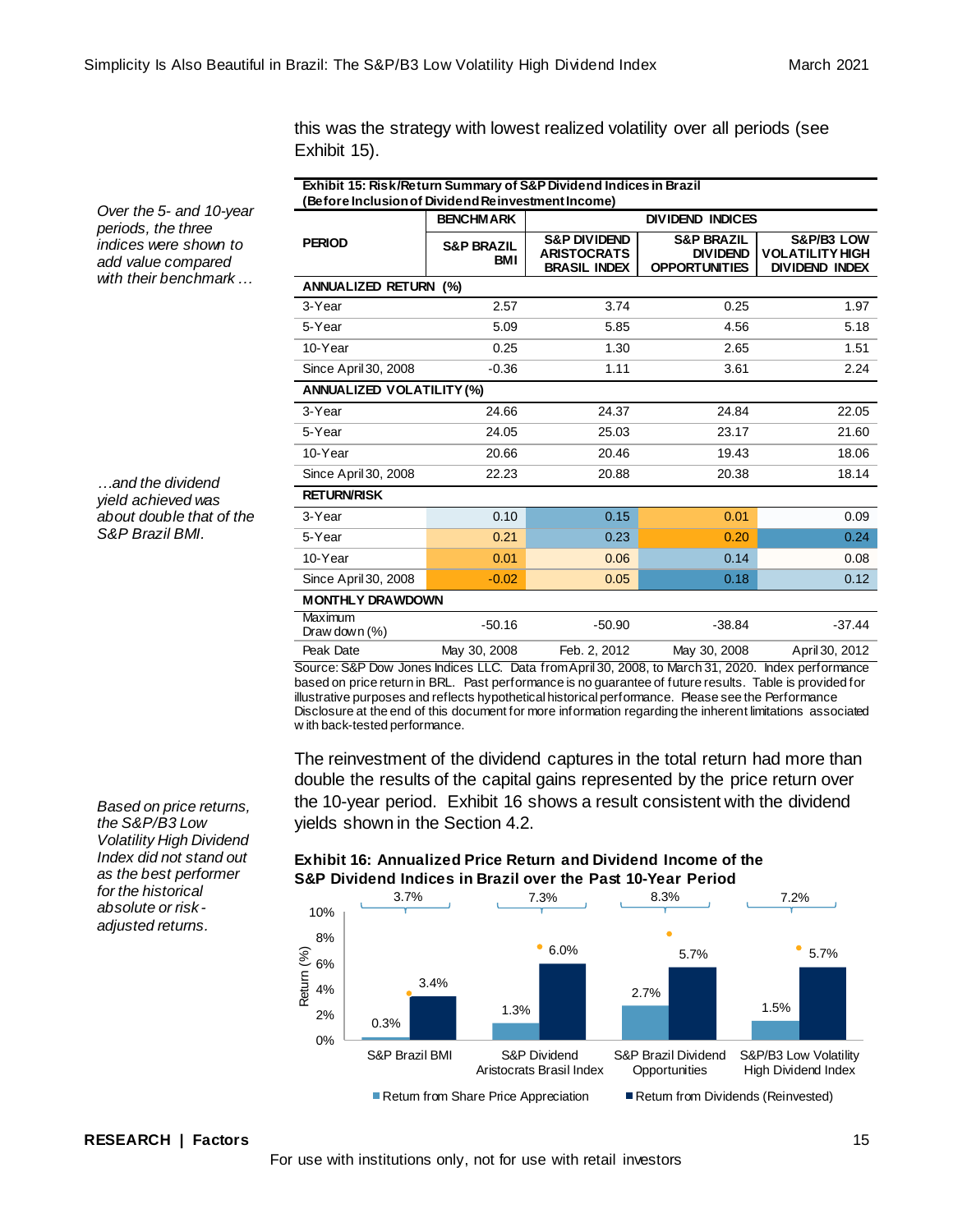Source: S&P Dow Jones Indices LLC. Data as of March 31, 2020. Index performance based on price return in BRL. Past performance is no guarantee of future results. Chart is provided for illustrative purposes and reflects hypothetical historical performance. Please see the Performance Disclosure at the end of this document for more information regarding the inherent limitations associated w ith backtested performance.

| Exhibit 17: Risk/Return Summary of S&P Dividend Indices in Brazil |  |
|-------------------------------------------------------------------|--|
| (After Inclusion of Dividend Reinvestment Income)                 |  |

*The reinvestment of the dividend captures in the total return had more than double the results of the capital gains represented by the price return over the 10-year period.*

*When dividend income reinvestment return was accounted for, the S&P/B3 Low Volatility High Dividend Index delivered the best absolute returns in the short and mid terms…*

*…as well as the best historical risk-adjusted return in the longer periods.*

| (After Inclusion of Dividend Reinvestment Income) |                                     |                                                                      |                                                                  |                                                                         |
|---------------------------------------------------|-------------------------------------|----------------------------------------------------------------------|------------------------------------------------------------------|-------------------------------------------------------------------------|
|                                                   | <b>BENCHMARK</b>                    |                                                                      | <b>DIVIDEND INDICES</b>                                          |                                                                         |
| <b>PERIOD</b>                                     | <b>S&amp;P BRAZIL</b><br><b>BMI</b> | <b>S&amp;P DIVIDEND</b><br><b>ARISTOCRATS</b><br><b>BRASIL INDEX</b> | <b>S&amp;P BRAZIL</b><br><b>DIVIDEND</b><br><b>OPPORTUNITIES</b> | S&P/B3 LOW<br><b>VOLATILITY</b><br><b>HIGH DIVIDEND</b><br><b>INDEX</b> |
| <b>ANNUALIZED RETURN (%)</b>                      |                                     |                                                                      |                                                                  |                                                                         |
| 3-Year                                            | 5.96                                | 9.49                                                                 | 5.28                                                             | 7.49                                                                    |
| 5-Year                                            | 8.58                                | 11.72                                                                | 9.88                                                             | 10.96                                                                   |
| 10-Year                                           | 3.68                                | 7.29                                                                 | 8.31                                                             | 7.21                                                                    |
| Since April 30, 2008                              | 2.99                                | 6.81                                                                 | 9.21                                                             | 7.92                                                                    |
| ANNUALIZED VOLATILITY (%)                         |                                     |                                                                      |                                                                  |                                                                         |
| 3-Year                                            | 24.65                               | 24.59                                                                | 24.96                                                            | 22.02                                                                   |
| 5-Year                                            | 24.02                               | 25.07                                                                | 23.20                                                            | 21.50                                                                   |
| 10-Year                                           | 20.64                               | 20.49                                                                | 19.39                                                            | 18.08                                                                   |
| Since April 30, 2008                              | 22.27                               | 20.99                                                                | 20.40                                                            | 18.20                                                                   |
| <b>RETURN/RISK</b>                                |                                     |                                                                      |                                                                  |                                                                         |
| 3-Year                                            | 0.24                                | 0.39                                                                 | 0.21                                                             | 0.34                                                                    |
| 5-Year                                            | 0.36                                | 0.47                                                                 | 0.43                                                             | 0.51                                                                    |
| 10-Year                                           | 0.18                                | 0.36                                                                 | 0.43                                                             | 0.40                                                                    |
| Since April 30, 2008                              | 0.13                                | 0.32                                                                 | 0.45                                                             | 0.43                                                                    |
| <b>MONTHLY DRAWDOWN</b>                           |                                     |                                                                      |                                                                  |                                                                         |
| Maximum<br>Draw down $(\%)$                       | $-49.54$                            | $-39.57$                                                             | $-37.93$                                                         | $-26.94$                                                                |
| Peak Date                                         | May 30, 2008                        | May 30, 2008                                                         | May 30, 2008                                                     | May 30, 2008                                                            |

Source: S&P Dow Jones Indices LLC. Data from April 30, 2008, to March 31, 2020. Index performance based on total return in BRL. Past performance is no guarantee of future results. Table is provided for illustrative purposes and reflects hypothetical historical performance. Please see the Performance Disclosure at the end of this document for more information regarding the inherent limitations associated w ith back-tested performance.

When dividend income reinvestment return was accounted for, the S&P/B3 Low Volatility High Dividend Index delivered the best absolute returns in the short- and mid-term periods, as well as the best historical risk-adjusted return in the longer periods (see Exhibit 17). Its historical volatility was less than that of the three other indices, including the benchmark, and its historical maximum monthly drawdown was the lowest.

Historically, up markets such as those seen in 2009, 2012, and 2016-2019 have not provided the best environment for the S&P/B3 Low Volatility High Dividend Index, as it is a defensive strategy that seeks to provide downside protection during down markets, like those seen in 2011 and 2013-2015. Exhibit 18 reinforces what we saw in Exhibit 11 and compares the index with other dividend strategies.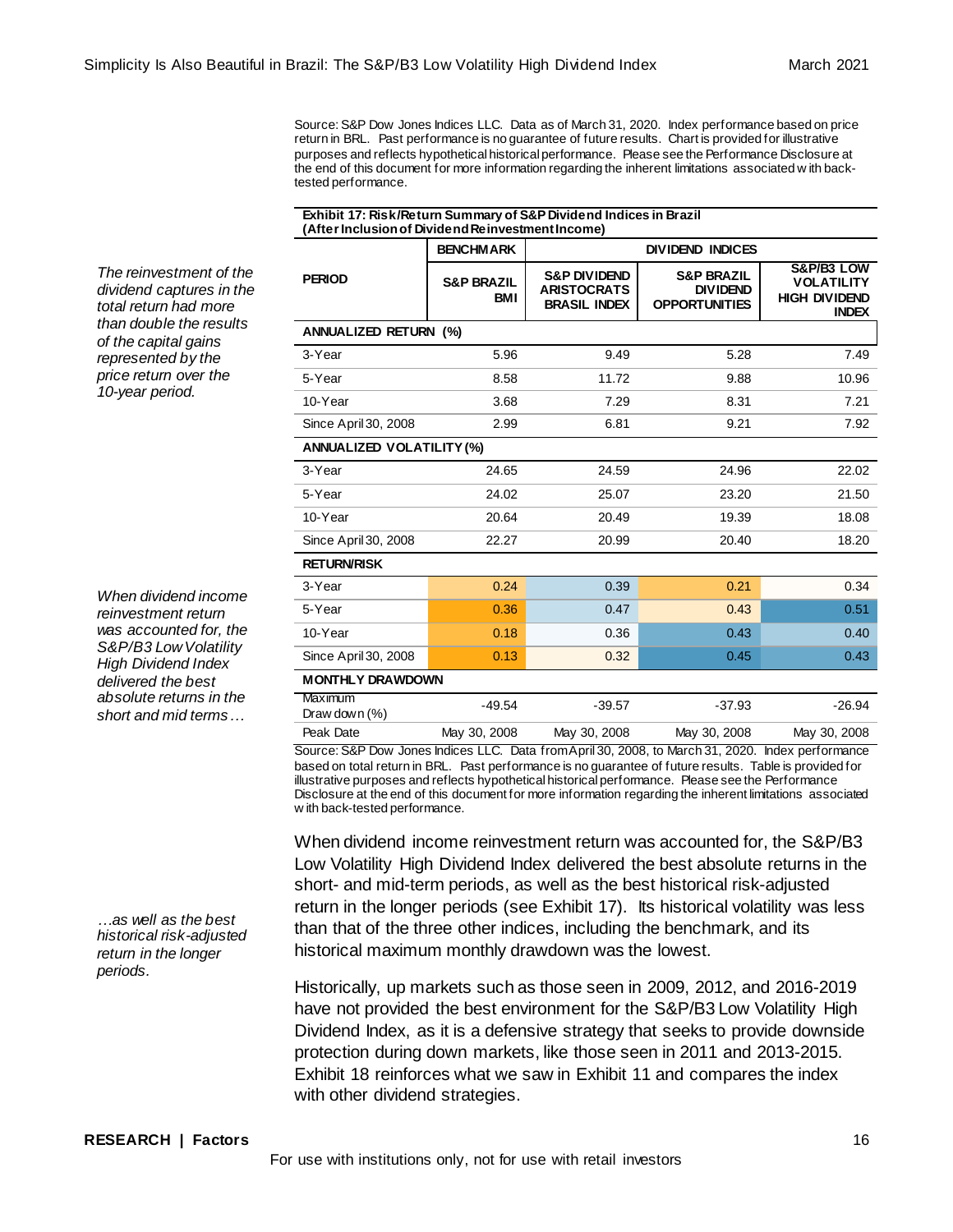![](_page_16_Figure_2.jpeg)

**Exhibit 18: Absolute and Risk-Adjusted Calendar-Year Return of the S&P Dividend Indices in Brazil**

S&P Dividend Aristocrats Brasil Index

- S&P Brazil Dividend Opportunities
- S&P/B3 Low Volatility High Dividend Index

Source: S&P Dow Jones Indices LLC. Data from Dec. 31, 2008, to Dec. 31, 2019. Index performance based on total return in BRL. Past performance is no guarantee of future results. Charts are provided for illustrative purposes and reflect hypothetical historical performance. Please see the Performance Disclosure at the end of this document for more information regarding the inherent limitations associated w ith back-tested performance.

#### **4.4 Sector Exposure**

Exhibit 19 displays how the S&P/B3 Low Volatility High Dividend Index differs from the other S&P Dividend Indices in terms of sector weighting as of March 2020.

Compared with the S&P Dividend Aristocrats Brasil Index, which requires at least five years of dividend payments, and the S&P Brazil Dividend Opportunities, the S&P/B3 Low Volatility High Dividend Index had higher weighting in Financials, Real Estate, and Health Care, and less weight in Consumer Discretionary, Energy, and Information Technology. The S&P/B3 Low Volatility High Dividend Index's sector weighting was most in contrast to the S&P Dividend Aristocrats Brasil Index.

*…as it is a defensive* 

*the S&P/B3 Low* 

*Index did not* 

*indices…*

*strategy that seeks to provide downside protection during down markets like 2011 and 2013-2015.*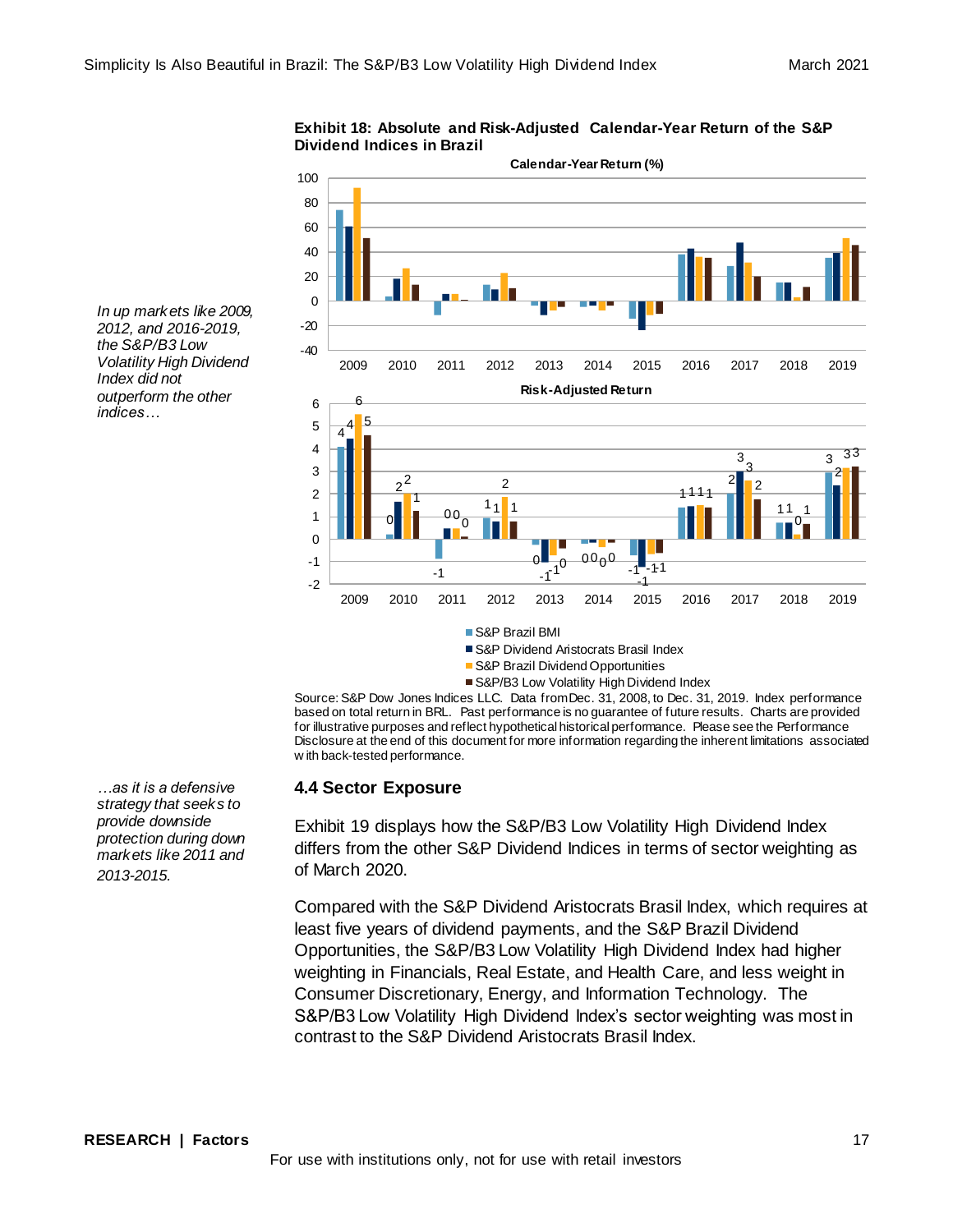*Compared with the other dividend indices, the S&P/B3 Low Volatility High Dividend Index had higher weighting in Financials, Real Estate, and Health Care…*

**Exhibit 19: Sector Composition of the S&P Dividend Indices in Brazil**

![](_page_17_Figure_5.jpeg)

Source: S&P Dow Jones Indices LLC. Data as of March 31, 2020. Index performance based on total returns in BRL. Chart is provided for illustrative purposes.

Based on its sector composition as of March 2020, the S&P/B3 Low Volatility High Dividend Index had a moderate level of sector concentration risk. The index had a Herfindahl-Hirschman Index  $(HHI)<sup>5</sup>$  of 19.5%, which was lower than that of the S&P Dividend Aristocrats Brasil Index at 21.3%. This implies that the strategy exhibits lower sector bias compared with the S&P Dividend Aristocrats Brasil Index. It had a maximum single-sector exposure of 28.7% in Financials, lower than the 35.9% concentration in Utilities in the S&P Dividend Aristocrats Brasil Index.

![](_page_17_Figure_8.jpeg)

#### **Exhibit 20: Sector Concentration of the S&P Dividend Indices in Brazil**

\* The Herfindahl-Hirschman Index (HHI) is calculated as the sum of the square of the 11 sectors' w eighting. A higher number implies low er diversification (higher concentration) and vice versa. Source: S&P Dow Jones Indices LLC. Data as of March 31, 2020. Index performance based on total returns in BRL. Charts are provided for illustrative purposes.

 $5$  Note: The Herfindahl-Hirschman Index (HHI) is calculated as the sum of the square of the 11 sectors' w eighting. A higher number implies low er diversification (higher concentration) and vice versa.

#### **RESEARCH | Factors** 18

For use with institutions only, not for use with retail investors

*…and less weight in Consumer Discretionary, Energy, and Information Technology.*

*Based on its sector composition as of March 2020, the S&P/B3 Low Volatility High Dividend Index had a moderate level of sector concentration risk.*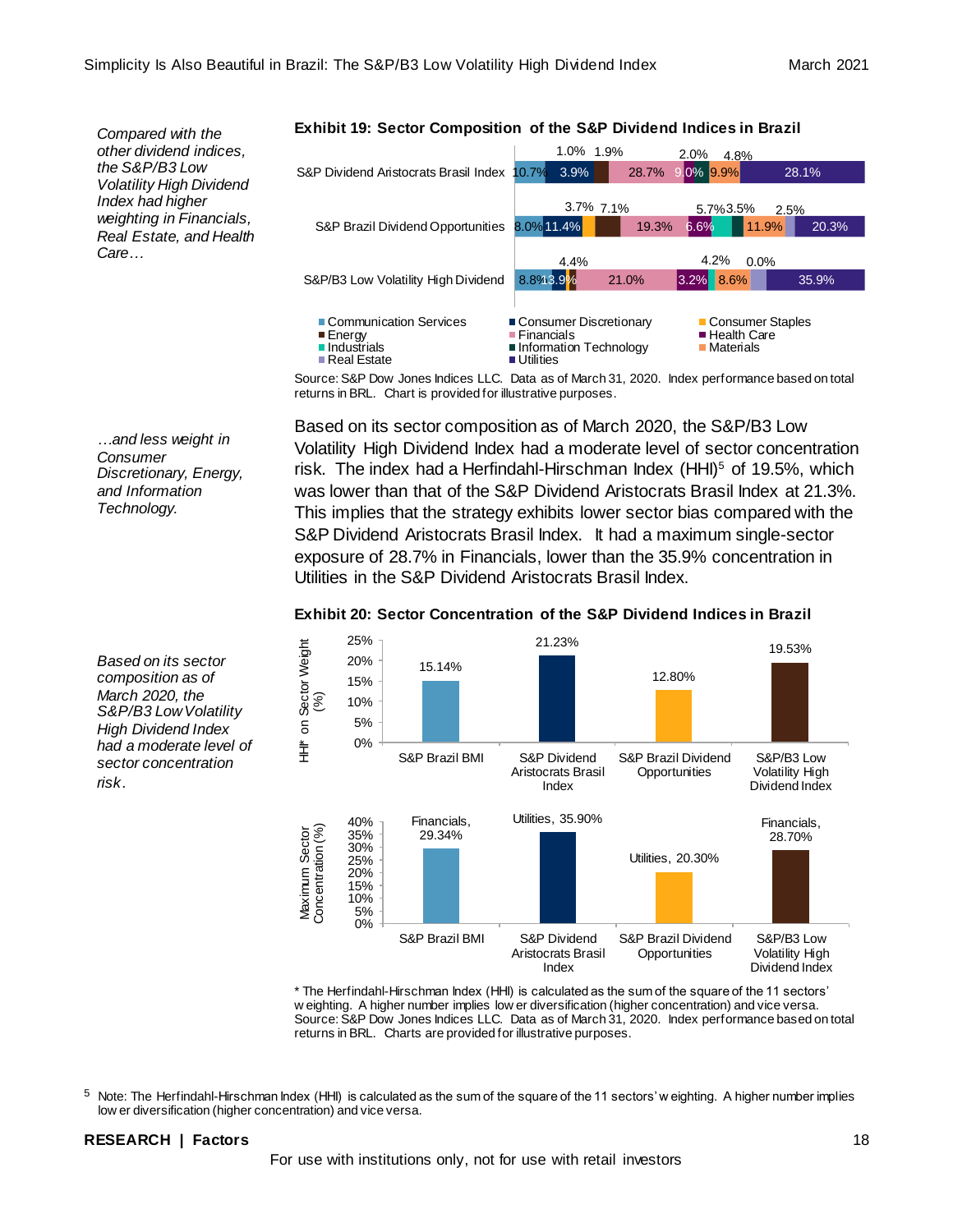# **4.5 Factor Exposure**

Since the Fama-French Four Factor model doesn't have explicit values for the Brazilian market, we ran regression of monthly returns of the S&P/B3 Low Volatility High Dividend Index with monthly returns of four different benchmarks that represent the momentum, value, market, and size factors, respectively: the [S&P/B3 Momentum Index,](https://www.spglobal.com/spdji/en/indices/strategy/sp-b3-momentum-index/#overview) [S&P/B3 Enhanced Value](https://www.spglobal.com/spdji/en/indices/strategy/sp-b3-enhanced-value-index/)  Index, S&P Brazil BMI, and [S&P Brazil SmallCap](https://www.spglobal.com/spdji/en/indices/equity/sp-brazil-smallcap/#overview) (see Exhibit 21).

The results showed that the S&P/B3 Low Volatility High Dividend Index had significant market exposures, but lower than the S&P Dividend Aristocrats Brasil Index and S&P Brazil Dividend Opportunities Index. The S&P/B3 Low Volatility High Dividend Index also presented small value bias, which could be a consequence of the low volatility screen that excludes deep value stocks produced by sharp price drops from the index.

| Exhibit 21: Regression Factor Loadings of the S&P Dividend Indices in Brazil |                                                                      |                                                              |                                                                          |  |
|------------------------------------------------------------------------------|----------------------------------------------------------------------|--------------------------------------------------------------|--------------------------------------------------------------------------|--|
| <b>FACTOR*</b>                                                               | <b>S&amp;P DIVIDEND</b><br><b>ARISTOCRATS BRASIL</b><br><b>INDEX</b> | <b>S&amp;P BRAZIL DIVIDEND</b><br><b>OPPORTUNITIES INDEX</b> | <b>S&amp;P B3 LOW</b><br><b>VOLATILITY HIGH</b><br><b>DIVIDEND INDEX</b> |  |
| Market                                                                       | 0.93                                                                 | 0.9                                                          | 0.84                                                                     |  |
| t-stat                                                                       | 43.70                                                                | 40.08                                                        | 39.52                                                                    |  |
| Size                                                                         | $-0.03$                                                              | $-0.05$                                                      | $-0.03$                                                                  |  |
| t-stat                                                                       | $-0.41$                                                              | $-0.6$                                                       | $-0.31$                                                                  |  |
| Value                                                                        | 0.01                                                                 | 0.04                                                         | 0.03                                                                     |  |
| t-stat                                                                       | 0.11                                                                 | 0.69                                                         | 0.63                                                                     |  |
| Momentum                                                                     | 0                                                                    | 0                                                            | $-0.02$                                                                  |  |
| t-stat                                                                       | $-0.02$                                                              | 0.02                                                         | $-0.35$                                                                  |  |
| R-Squared                                                                    | 0.94                                                                 | 0.92                                                         | 0.92                                                                     |  |

\* Note: the market factor is represented by the S&P Brazil BMI, the size factor is represented by the S&P/B3 SmallCap, the value factor is represented by the S&P/B3 Enhanced Value Index, and the momentum factor is represented by the S&P/B3 Momentum Index.

Source: S&P Dow Jones Indices LLC. Data for the S&P/B3 Low Volatility High Dividend Index and S&P Brazil Dividend Opportunities from June 29, 2007, to March 31, 2020. Data for the S&P Dividend Aristocrats Brasil Index from Aug. 29, 2008, to March 31, 2020. Table is provided for illustrative purposes and reflects historical hypothetical performance. Please see the Performance Disclosure at the end of this document for more information regarding the inherent limitations associated w ith backtested performance.

*When comparing the S&P/B3 Low Volatility High Dividend Index to [the momentum, value,](https://www.spglobal.com/spdji/en/indices/strategy/sp-b3-enhanced-value-index/)  market, and size factors, we saw that it had significant market exposure…*

*…and presented small value bias compared with other dividend strategies, possibly due to the low volatility screen.*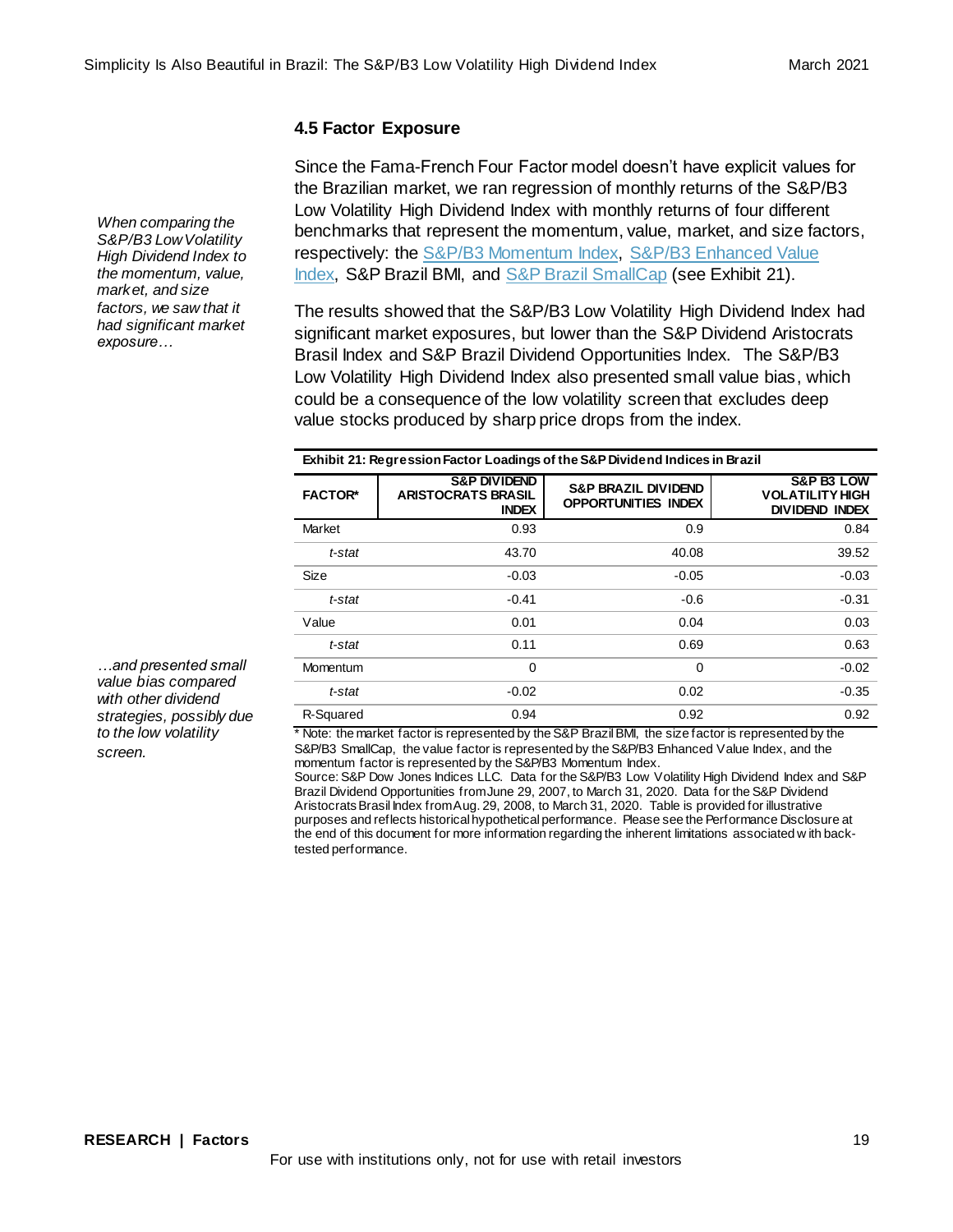*There are various ways in which the low volatility high- dividend strategy can be implemented in a portfolio.*

# **5. STRATEGY IMPLEMENTATION**

There are various ways in which the low volatility high-dividend strategy can be implemented in a portfolio. We constructed a hypothetical blended portfolio consisting of 50% S&P Brazil BMI and 50% S&P/B3 Low Volatility High Dividend Index for the period from June 29, 2007, to March 31, 2020. We rebalanced the blended portfolio at the end of every June until 2019, maintaining the blend of 50%-50% of each index, allowing the blended portfolio to move along with the market between the rebalancing periods. We observed that the blended portfolio showed improved performance over the S&P Brazil BMI over the studied period (see Exhibit 22).

**Exhibit 22: Cumulative Growth of a Blended Portfolio**

![](_page_19_Figure_6.jpeg)

*We constructed a blended portfolio of 50% S&P Brazil BMI and 50% S&P/B3 Low Volatility High Dividend Index…* 

*…and we observed that the blended portfolio outperformed the S&P Brazil BMI over the studied period.* 

Blended Portfolio

The blended portfolio is a hypothetical portfolio. Source: S&P Dow Jones Indices LLC. Data from June 29, 2007, to March 31, 2020. Index performance based on total return in BRL. Past performance is no guarantee of future results. Chart is provided for illustrative purposes and reflects historical hypothetical performance. Please see the Performance Disclosure at the end of this document for more information regarding the inherent limitations associated w ith back-tested performance.

The risk/return profile as of March 31, 2020, showed higher absolute returns and lower volatility for the blended portfolio compared with the benchmark, resulting in higher risk-adjusted returns across all time horizons (see Exhibit 23).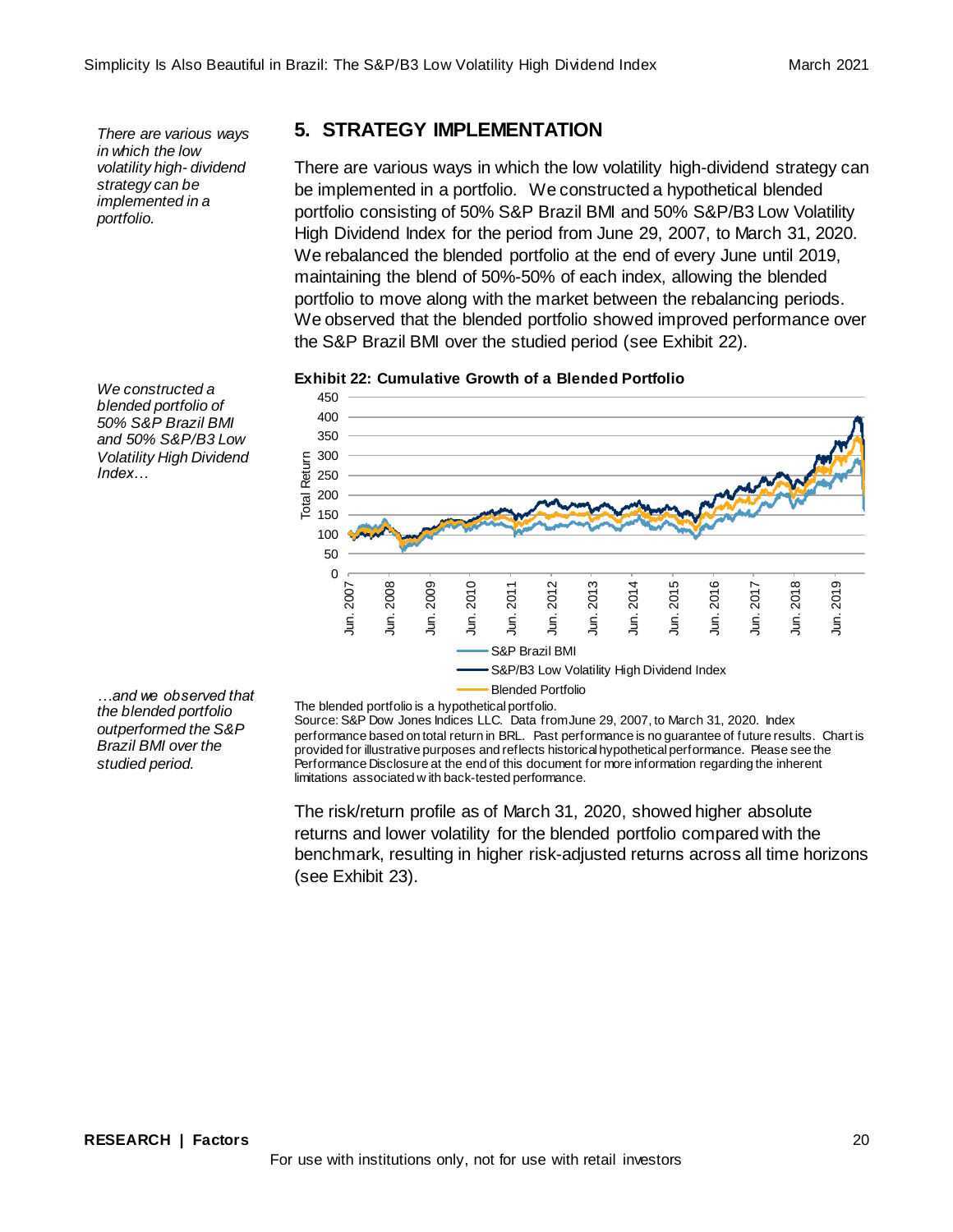| Exhibit 23: Risk/Return Profile of the Blended Portfolio |                                                               |                           |                                    |  |
|----------------------------------------------------------|---------------------------------------------------------------|---------------------------|------------------------------------|--|
| <b>PERIOD</b>                                            | S&P/B3 LOW<br><b>VOLATILITY HIGH</b><br><b>DIVIDEND INDEX</b> | <b>S&amp;P BRAZIL BMI</b> | <b>BLENDED</b><br><b>PORTFOLIO</b> |  |
| <b>ANNUALIZED RETURN (%)</b>                             |                                                               |                           |                                    |  |
| 1-Year                                                   | $-7.03$                                                       | $-20.78$                  | $-13.98$                           |  |
| 3-Year                                                   | 7.49                                                          | 5.84                      | 6.82                               |  |
| 5-Year                                                   | 10.96                                                         | 8.50                      | 9.87                               |  |
| 10-Year                                                  | 7.21                                                          | 3.64                      | 5.53                               |  |
| Since Inception                                          | 8.03                                                          | 4.75                      | 6.57                               |  |
| ANNUALIZED VOLATILITY (%)                                |                                                               |                           |                                    |  |
| 3-Year                                                   | 22.02                                                         | 24.66                     | 23.03                              |  |
| 5-Year                                                   | 21.50                                                         | 23.99                     | 22.42                              |  |
| 10-Year                                                  | 18.08                                                         | 20.63                     | 18.92                              |  |
| Since Inception                                          | 18.23                                                         | 22.40                     | 19.69                              |  |
| <b>RETURN/RISK</b>                                       |                                                               |                           |                                    |  |
| 3-Year                                                   | 0.34                                                          | 0.24                      | 0.30                               |  |
| 5-Year                                                   | 0.51                                                          | 0.35                      | 0.44                               |  |
| 10-Year                                                  | 0.40                                                          | 0.18                      | 0.29                               |  |
| Since Inception                                          | 0.44                                                          | 0.21                      | 0.33                               |  |
| RISK STATISTICS SINCE INCEPTION                          |                                                               |                           |                                    |  |
| Maximum Draw down<br>(% )                                | $-31.06$                                                      | $-49.54$                  | $-38.16$                           |  |
| <b>Best Monthly Return</b><br>(%)                        | 16.88                                                         | 15.71                     | 16.33                              |  |
| <b>Worst Monthly Return</b><br>(%)                       | $-26.85$                                                      | $-29.80$                  | $-28.28$                           |  |
| <b>Average Monthly</b><br>Return (%)                     | 0.79                                                          | 0.61                      | 0.70                               |  |
| Minimum Rolling 12-<br>Month Return (%)                  | $-18.49$                                                      | $-43.23$                  | $-31.47$                           |  |
| Maximum Rolling 12-<br>Month Return (%)                  | 51.08                                                         | 75.70                     | 61.29                              |  |

Source: S&P Dow Jones Indices LLC. Data from June 29, 2007, to March 31, 2020. Index performance based on total return in BRL. Past performance is no guarantee of future results. Table is provided for illustrative purposes and reflects historical hypothetical performance. Please see the Performance Disclosure at the end of this document for more information regarding the inherent limitations associated w ith back-tested performance.

The blended portfolio also demonstrated some of the defensive characteristics from the S&P/B3 Low Volatility High Dividend Index, presenting lower maximum drawdown than the S&P Brazil BMI, as well as providing downside protection in five of the six years when the benchmark was negative (see Exhibit 24).

*The blended portfolio had higher absolute returns and lower volatility compared with the benchmark…*

*…resulting in higher risk-adjusted returns across all time horizons.*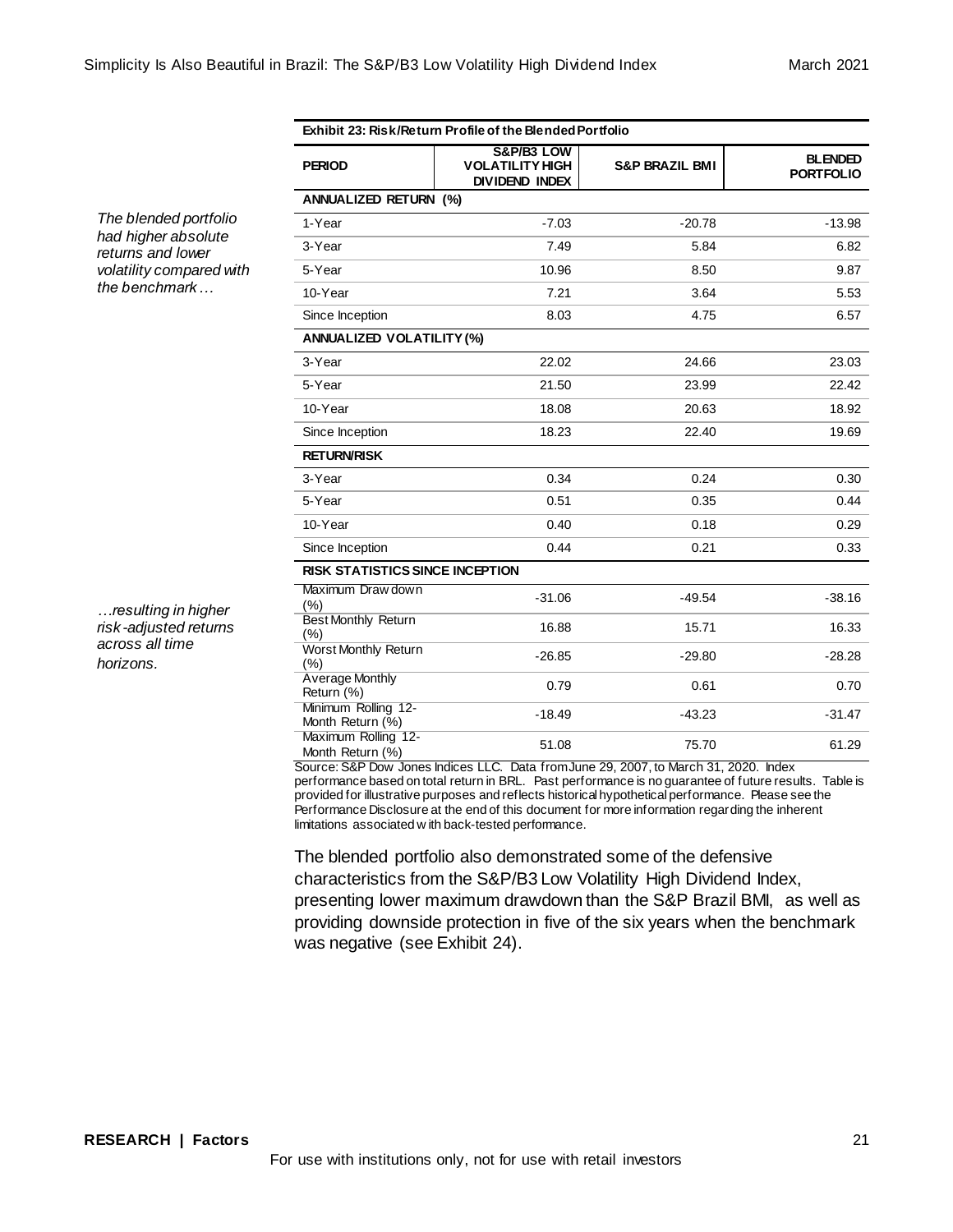80.0%

*The blended portfolio demonstrated some of the defensive characteristics from the low volatility highdividend strategy…*

60.0% Year-over-Year Returns Year-over-Year Returns 40.0% 20.0% 0.0% -20.0% -40.0% -60.0% 2016 2007 2008 2009 2017 2010 2012 2013 2019 2020  $\overline{5}$  $\overline{5}$  $\overline{5}$  $\tilde{e}$ 

**Exhibit 24: Year-over-Year Returns of the Blended Portfolio**

*…providing downside protection in five of the six years the benchmark was negative.* 

The Blended Portfolio is a hypothetical portfolio. S&P/B3 Low Volatility High Dividend Index S&P Brazil BMI Blended Portfolio

Source: S&P Dow Jones Indices LLC. Data from June 29, 2007, to March 31, 2020. Index performance based on total return in BRL. Past performance is no guarantee of future results. Chart is provided for illustrative purposes and reflects historical hypothetical performance. Please see the Performance Disclosure at the end of this document for more information regarding the inherent limitations associated w ith back-tested performance.

# **6. CONCLUSION**

Introducing the S&P/B3 Low Volatility High Dividend Index to the dividend strategy offerings in Brazil, with its simple two-step constituent screening method accounting for price volatility and dividend yield, has captured the potential benefits of high-dividend and low volatility strategies.

Even though each of the S&P Dividend Indices in Brazil has different characteristics, the low volatility high-dividend strategy has achieved higher dividend yield and better risk-adjusted returns compared with the other dividend indices. The strategy can be used in a portfolio of its own or blended with other portfolios to provide potential downside protection. The S&P/B3 Low Volatility High Dividend Index shows the beauty of a simple and effective index.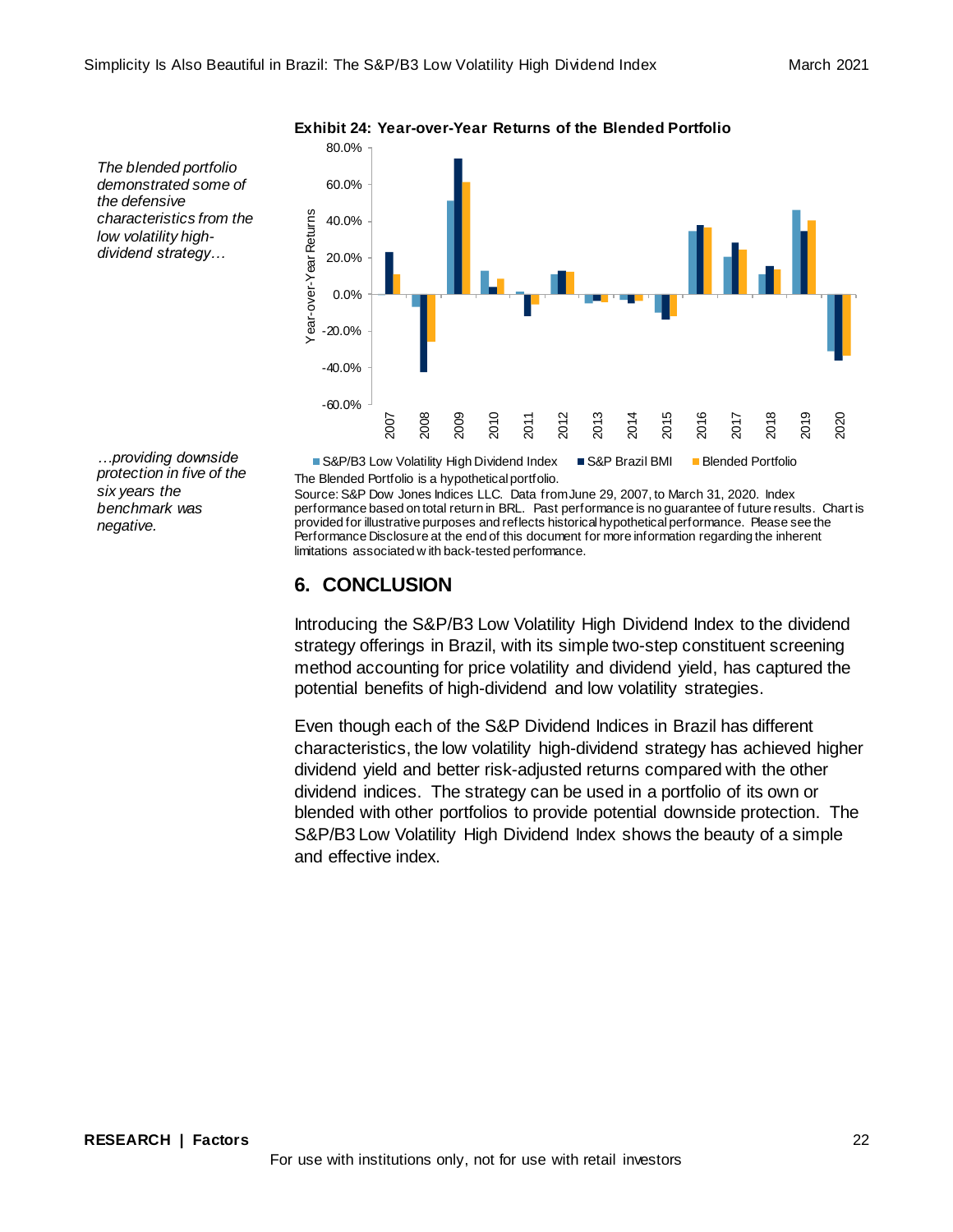# **APPENDIX A**

| <b>Base Dates and History Availability</b>                                    |                                                    |                    |                         |                  |
|-------------------------------------------------------------------------------|----------------------------------------------------|--------------------|-------------------------|------------------|
| <b>INDEX</b>                                                                  | <b>METHODOLOGY</b>                                 | <b>LAUNCH DATE</b> | <b>FIRST VALUE DATE</b> | <b>BASE DATE</b> |
| S&P/B3 Low Volatility High<br>Dividend Index                                  | S&P/B3 Indices Methodology                         | Aug. 7, 2019       | May 31, 2007            | May 31, 2007     |
| <b>S&amp;P Dividend Aristocrats</b><br>Brasil Index                           | <b>S&amp;P Brazil Dividend Indices Methodology</b> | Aug. 1, 2012       | April 18, 2008          | April 18, 2008   |
| S&P Brazil Dividend<br>Opportunities<br>$\sim$ $\sim$<br>$\sim$ $\sim$ $\sim$ | <b>S&amp;P Brazil Dividend Indices Methodology</b> | Feb. 8, 2013       | April 30, 2007          | April 30, 2007   |

Source: S&P Dow Jones Indices LLC. Table is provided for illustrative purposes.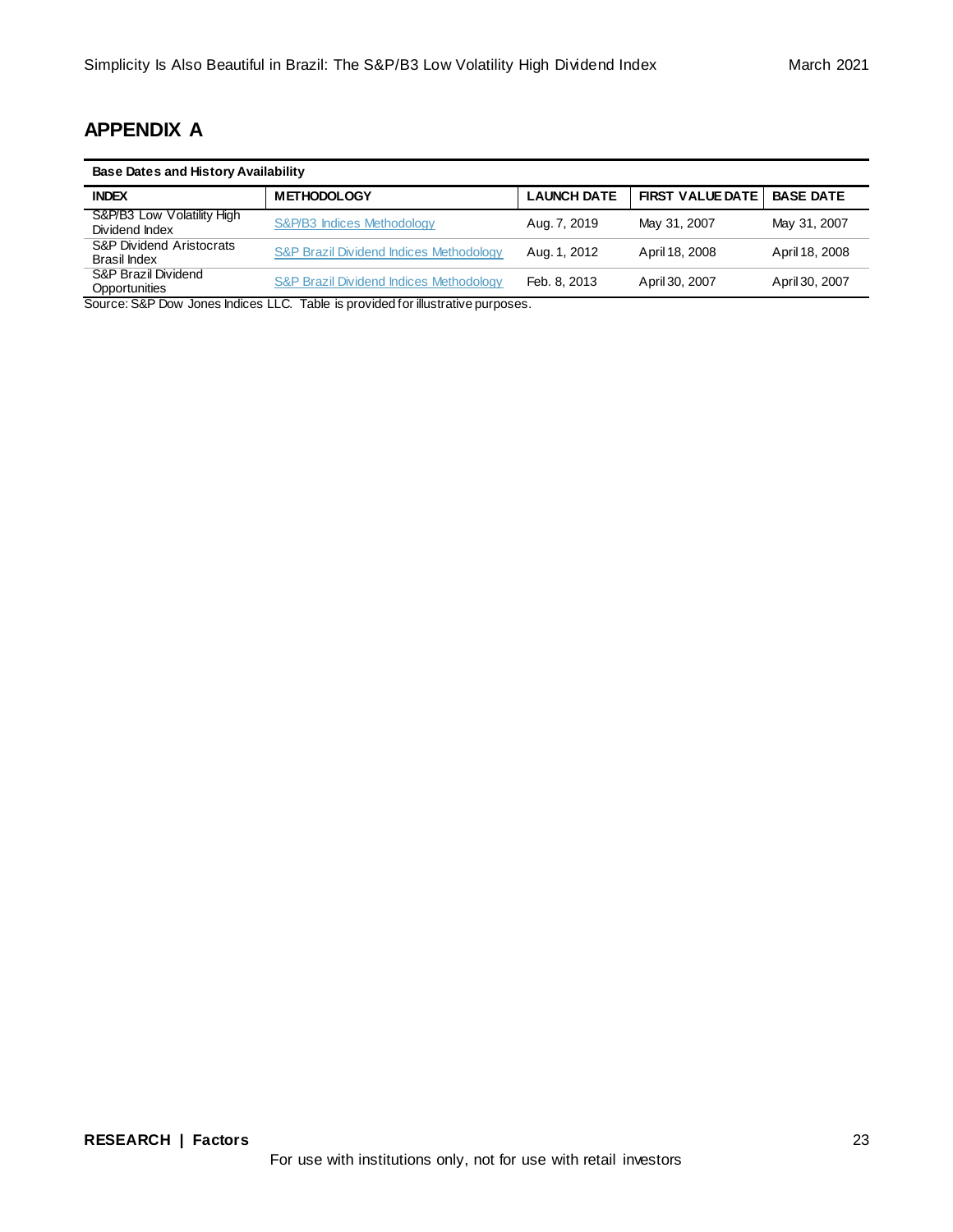| <b>S&amp;P DJI RESEARCH CONTRIBUTORS</b> |                           |                                  |  |
|------------------------------------------|---------------------------|----------------------------------|--|
| Sunjiv Mainie, CFA, CQF                  | Global Head               | sunjiv.mainie@spglobal.com       |  |
| Jake Vukelic                             | <b>Business Manager</b>   | jake.vukelic@spglobal.com        |  |
| <b>GLOBAL RESEARCH &amp; DESIGN</b>      |                           |                                  |  |
| <b>AMERICAS</b>                          |                           |                                  |  |
| Gaurav Sinha                             | Americas Head             | gaurav.sinha@spglobal.com        |  |
| Laura Assis                              | Analyst                   | laura.assis@spglobal.com         |  |
| Cristopher Anguiano, FRM                 | Analyst                   | cristopher.anguiano@spglobal.com |  |
| Nazerke Bakytzhan, PhD                   | Senior Analyst            | nazerke.bakytzhan@spglobal.com   |  |
| Smita Chirputkar                         | <b>Director</b>           | smita.chirputkar@spglobal.com    |  |
| Rachel Du                                | Senior Analyst            | rachel.du@spglobal.com           |  |
| <b>Bill Hao</b>                          | Director                  | w enli.hao@spglobal.com          |  |
| Qing Li                                  | Director                  | ging.li@spglobal.com             |  |
| Berlinda Liu, CFA                        | Director                  | berlinda.liu@spglobal.com        |  |
| Lalit Ponnala, PhD                       | Director                  | lalit.ponnala@spglobal.com       |  |
| Maria Sanchez, CIPM                      | Associate Director        | maria.sanchez@spglobal.com       |  |
| Hong Xie, CFA                            | Senior Director           | hong.xie@spglobal.com            |  |
| <b>APAC</b>                              |                           |                                  |  |
| Priscilla Luk                            | APAC Head                 | priscilla.luk@spglobal.com       |  |
| Arpit Gupta                              | Senior Analyst            | arpit.gupta1@spglobal.com        |  |
| Akash Jain                               | <b>Associate Director</b> | akash.jain@spglobal.com          |  |
| Anurag Kumar                             | Senior Analyst            | anurag.kumar@spglobal.com        |  |
| Xiaoya Qu                                | Senior Analyst            | xiaoya.qu@spglobal.com           |  |
| Yan Sun                                  | Senior Analyst            | yan.sun@spglobal.com             |  |
| Tim Wang                                 | Senior Analyst            | tim.w ang@spglobal.com           |  |
| Liyu Zeng, CFA                           | Director                  | liyu.zeng@spglobal.com           |  |
| <b>EMEA</b>                              |                           |                                  |  |
| Andrew Innes                             | <b>EMEA Head</b>          | andrew.innes@spglobal.com        |  |
| Alberto Allegrucci, PhD                  | Senior Analyst            | alberto.allegrucci@spglobal.com  |  |
| Leonardo Cabrer, PhD                     | <b>Associate Director</b> | leonardo.cabrer@spglobal.com     |  |
| Andrew Cairns, CFA                       | Associate Director        | andrew.cairns@spglobal.com       |  |
| Rui Li, ACA                              | Senior Analyst            | rui.li@spglobal.com              |  |
| Jingw en Shi, PhD                        | Senior Analyst            | jingw en.shi@spglobal.com        |  |
| <b>INDEX INVESTMENT STRATEGY</b>         |                           |                                  |  |
| Craig J. Lazzara, CFA                    | Global Head               | craig.lazzara@spglobal.com       |  |
| Fei Mei Chan                             | Director                  | feimei.chan@spglobal.com         |  |
| Tim Edw ards, PhD                        | Managing Director         | tim.edw ards@spqlobal.com        |  |
| Anu R. Ganti, CFA                        | Senior Director           | anu.ganti@spglobal.com           |  |
| Sherifa Issifu                           | Associate                 | sherifa.issifu@spglobal.com      |  |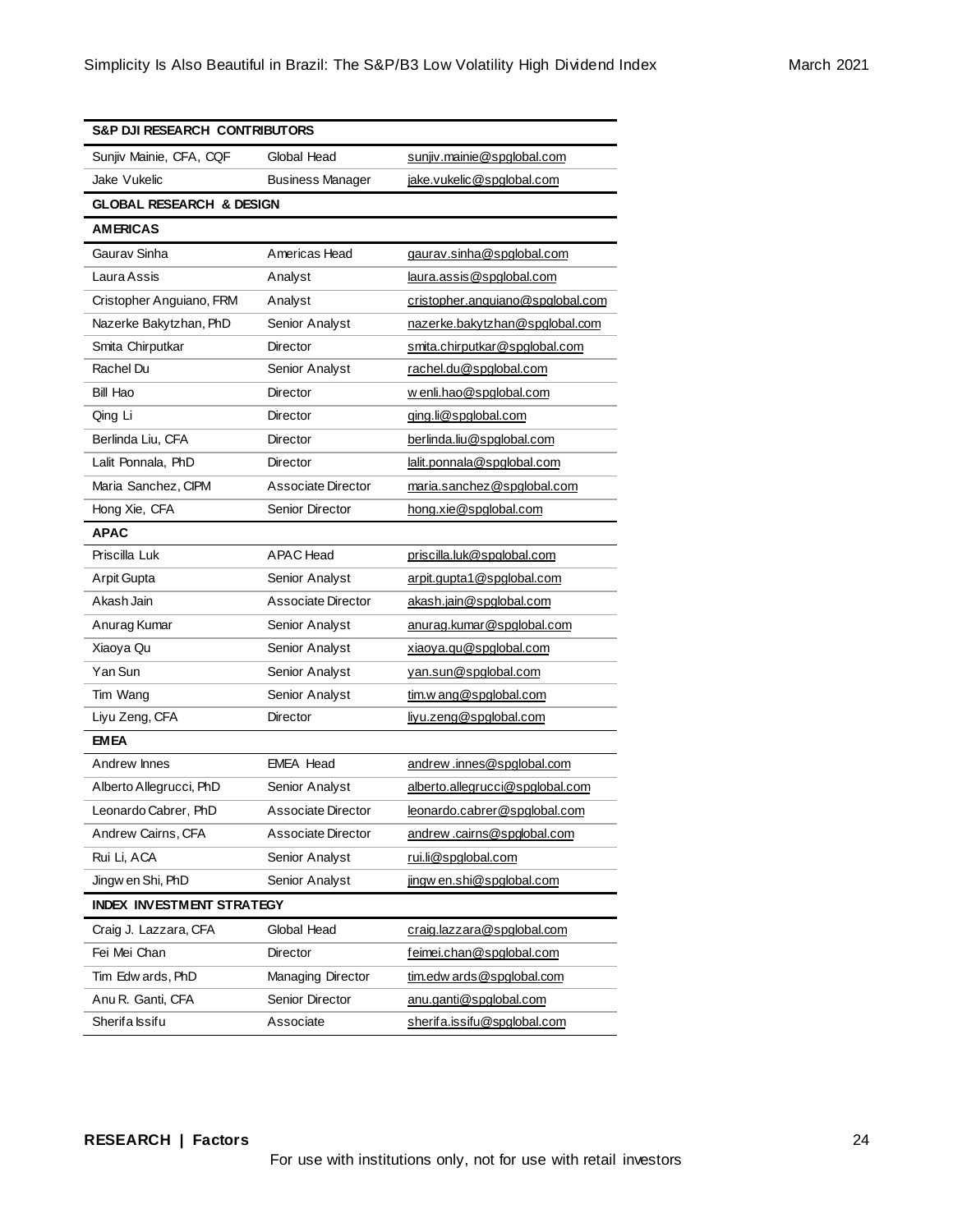# PERFORMANCE DISCLOSURE/BACK-TESTED DATA

The S&P/B3 Low Volatility High Dividend Index w as launched August 7, 2019. The S&P Brazil Dividend Opportunities w as launched February 8, 2013. The S&P Dividend Aristocrats Brasil Index w as launched April 1, 2012. All information presented prior to an index's Launch Date is hypothetical (back-tested), not actual performance. The back-test calculations are based on the same methodology that w as in effect on the index Launch Date. How ever, when creating back-tested history for periods of market anomalies or other periods that do not reflect the general current market environment, index methodology rules may be relaxed to capture a large enough universe of securities to simulate the target market the index is designed to measure or strategy the index is designed to capture. For example, market capitalization and liquidity thresholds may be reduced. Complete index methodology details are available a[t www.spglobal.com/spdji](http://www.spglobal.com/spdji). Past performance of the Index is not an indication of future results. Back-tested performance reflects application of an index methodology and selection of index constituents w ith the benefit of hindsight and know ledge of factors that may have positively affected its perf ormance, cannot account for all financial risk that may affect results and may be considered to reflect survivor/look ahead bias. Actual returns may differ significantly from, and be low er than, back-tested returns. Past performance is not an indication or guarantee of future results. Please refer to the methodology for the Index for more details about the index, including the manner in w hich it is rebalanced, the timing of such rebalancing, criteria for additions and deletions, as w ell as all index calculations. Back-tested performance is for use with institutions only; not for use w ith retail investors.

S&P Dow Jones Indices defines various dates to assist our clients in providing transparency. The First Value Date is the first day for which there is a calculated value (either live or back-tested) for a given index. The Base Date is the date at w hich the index is set to a fixed value for calculation purposes. The Launch Date designates the date w hen the values of an index are first considered live: index values provided for any date or time period prior to the index's Launch Date are considered back-tested. S&P Dow Jones Indices defines the Launch Date as the date by w hich the values of an index are know n to have been released to the public, for example via the company's public w ebs ite or its data feed to external parties. For Dow Jones-branded indices introduced prior to May 31, 2013, the Launch Date (w hich prior to May 31, 2013, w as termed "Date of introduction") is set at a date upon w hich no further changes were permitted to be made to the index methodology, but that may have been prior to the Index's public release date.

Typically, w hen S&P DJI creates back-tested index data, S&P DJI uses actual historical constituent-level data (e.g., historical price, market capitalization, and corporate action data) in its calculations. As ESG investing is still in early stages of development, certain datapoints used to calculate S&P DJI's ESG indices may not be available for the entire desired period of back-tested history. The same data availability issue could be true for other indices as w ell. In cases w hen actual data is not available for all relevant historical periods, S&P DJI may employ a process of using "Backward Data Assumption" (or pulling back) of ESG data for the calculation of back-tested historical performance. "Backw ard Data Assumption" is a process that applies the earliest actual live data point available for an index constituent company to all prior historical instances in the index performance. For example, Backw ard Data Assumption inherently assumes that companies currently not involved in a specific business activity (also known as "product involvement") were never involved historically and similarly also assumes that companies currently involved in a specific business activity were involved historically too. The Backw ard Data Assumption allow s the hypothetical back-test to be extended over more historical years than w ould be feasible using only actual data. For more information on "Backw ard Data Assumption" please refer to th[e FAQ.](https://www.spglobal.com/spdji/en/education/article/faq-esg-back-testing-backward-data-assumption-overview/) The methodology and factsheets of any index that employs backw ard assumption in the back-tested history will explicitly state so. The methodology w ill include an Appendix w ith a table setting forth the specific data points and relevant time period for w hich backward projected data was used.

Index returns shown do not represent the results of actual trading of investable assets/securities. S&P Dow Jones Indices maintains the index and calculates the index levels and performance shown or discussed but does not manage actual assets. Index returns do not reflect payment of any sales charges or fees an investor may pay to purchase the securities underlying the Index or investment funds that are intended to track the performance of the Index. The imposition of these fees and charges would cause actual and back-tested performance of the securities/fund to be low er than the Index performance shown. As a simple example, if an index returned 10% on a US \$100,000 investment for a 12-month period (or US \$10,000) and an actual asset-based fee of 1.5% was imposed at the end of the period on the investment plus accrued interest (or US \$1,650), the net return w ould be 8.35% (or US \$8,350) for the year. Over a three-year period, an annual 1.5% fee taken at year end w ith an assumed 10% return per year w ould result in a cumulative gross return of 33.10%, a total fee of US \$5,375, and a cumulative net return of 27.2% (or US \$27,200).